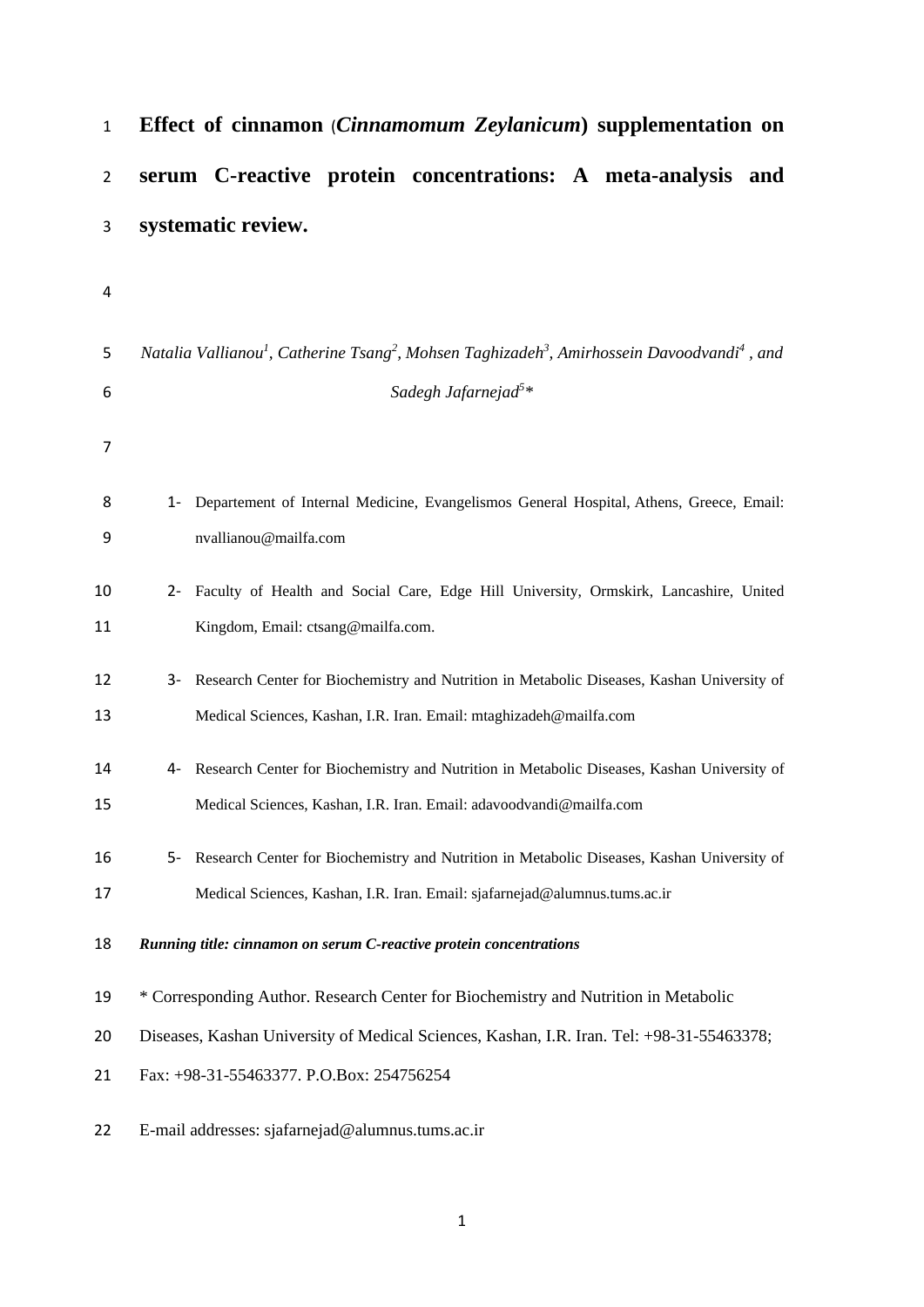#### **Abstract**

 **Objective:** The effect of cinnamon (*Cinnamomum Zeylanicum*) on serum C-reactive protein (CRP)**,** an acute phase protein commonly used as a marker of inflammation, is uncertain. Therefore, the objective of the present study was to conduct a systematic review and meta-analysis of published randomised controlled trials (RCTs) of cinnamon to determine the effect on levels of serum CRP, relative to controls.

 **Design:** Studies were identified by a search of electronic databases including PubMed, Cochrane Library, Google Scholar and Scopus before August 2018. Combined and stratified analyses were used. Weighted mean differences (WMD) and its 95% confidence interval were estimated for net change in serum CRP by using random-effects model. The 35 heterogeneity of meta-analysis was assessed by  $\chi^2$  and  $I^2$  test.

 **Results:** Six studies were identified, and data from 285 participants were included. Pooled analysis showed significant reductions in serum CRP (WMD: −0.81 mg/L, 95% CI: −1.36 to -0.26, p=0.004), with significant heterogeneity between selected studies. Improvements in sub-group analysis were observed when baseline CRP levels were greater than 3 mg/dL, and in trials of >12 weeks duration. Doses <1500 mg/day and ≥1500 mg/day were effective in lowering serum CRP (WMD: −0.56 mg/dL, 95% CI: −1.01 to -0.10, p=0.02 and WMD: −2.13 mg/dL, 95%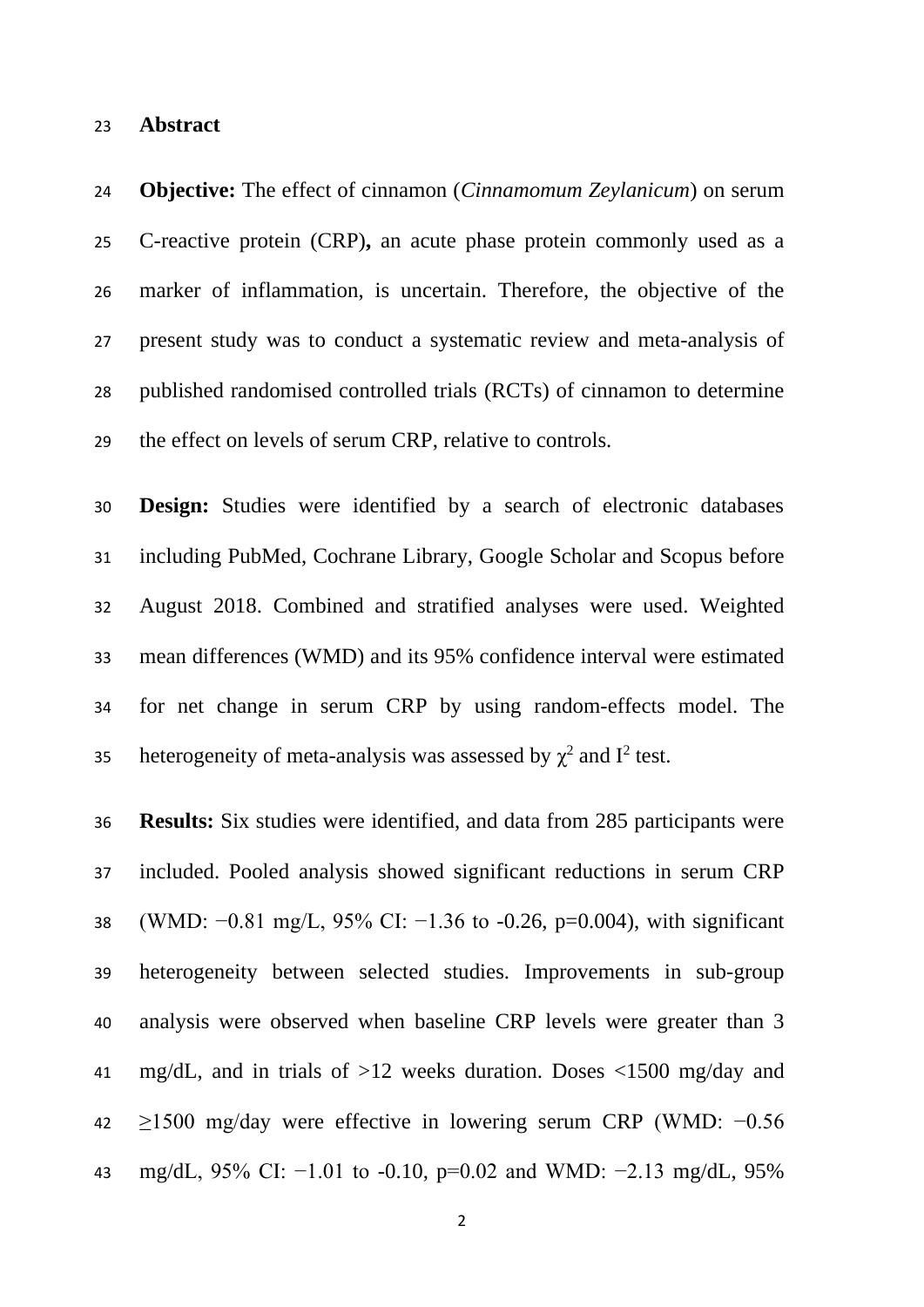|    | 44 CI: $-4.08$ to $-0.19$ , $p=0.03$ ), respectively, with significantly reduced         |
|----|------------------------------------------------------------------------------------------|
| 45 | heterogeneity in trials with lower doses of cinnamon $\langle 1500 \rangle$ mg/day (test |
| 46 | for heterogeneity: $P=0.22$ and $I2=33%$ ). No changes were found in                     |
| 47 | controls.                                                                                |
| 48 | <b>Conclusion:</b> Cinnamon supplementation improves levels of serum CRP,                |
| 49 | particularly in chronic conditions where basal CRP levels are raised.                    |
|    |                                                                                          |

**Key-words:** Anti-inflammatory; Cinnamon; CRP; meta-analysis; RCT.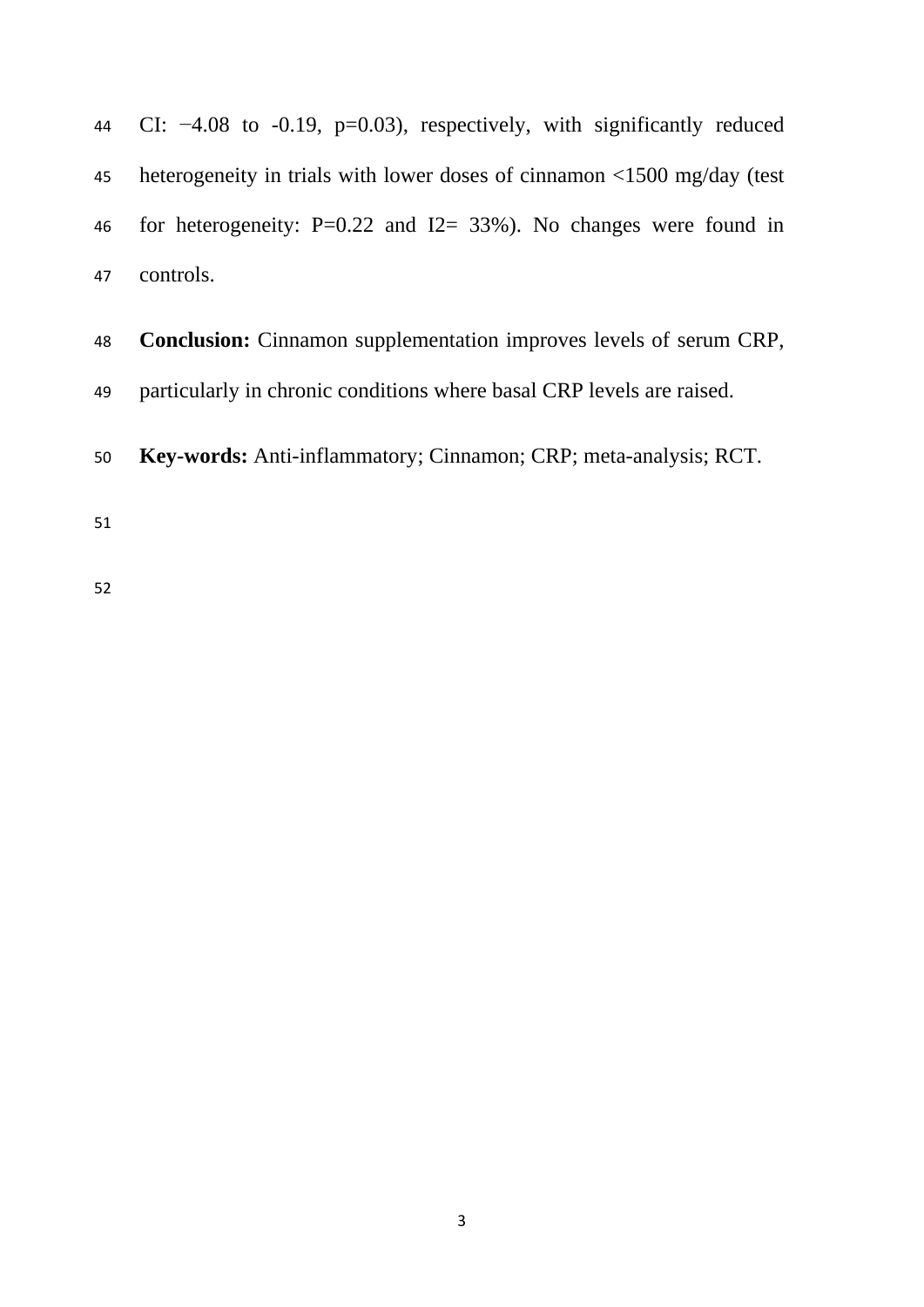#### **Introduction.**

 Cinnamon (*Cinnamomum Zeylanicum*) belongs to the genus Cinnamomum of the Lauraceaeis family, derived from the Hebraic and Arabic term amomon, meaning fragrant spice plant. Comprising over 300 species, it is widely used for its culinary and medicinal properties with Ceylon and Cassia cinnamon being the most abundant in the U.S and EU markets<sup>[1-3](#page-18-0)</sup>. Cinnamon has attracted much attention due to their putative health-related properties, which have been ascribed in part to their polyphenolic content; a diverse group of secondary plant metabolites 62 classified as phenolic acids, flavonoids, stilbenes and lignans<sup>[4](#page-18-1)</sup>. Evidence from experimental studies have shown anti-inflammatory and antioxidative properties, particularly in their ability to reduce reactive oxygen species (ROS), and improve insulin sensitivity and carbohydrate metabolism [5-8](#page-18-2) . Clinical studies also indicate improvement in anthropometric parameters, inflammatory mediators, glycemic indices and lipid profiles in patients with type-2 diabetes mellitus (T2DM), nonalcoholic fatty liver disease and rheumatoid arthritis, and those with a 70 BMI  $\geq$  27 kg/m<sup>2</sup>, following cinnamon supplementation <sup>[9](#page-18-3)</sup>.

 C-reactive protein (CRP) is an acute phase protein commonly used as a marker of inflammation, and is associated with early stages of several chronic conditions including coronary artery disease (CAD), T2DM,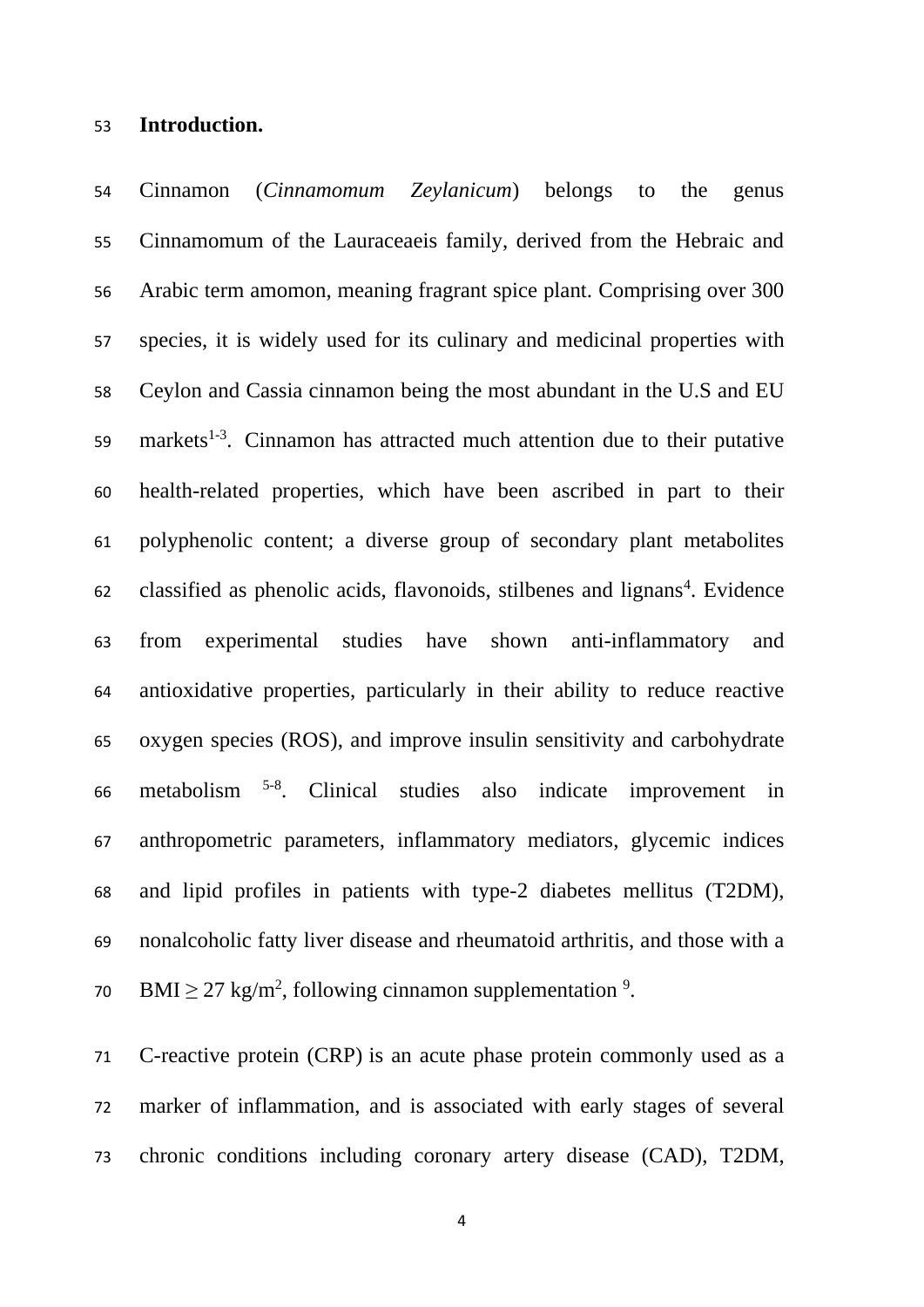rheumatoid arthritis, pre-diabetes, obesity and nonalcoholic fatty liver disease  $10-12$ . This increases greatly in inflammation processes and shows specific responses in medical conditions such as polycythemia, anemia, and congestive heart failure with no significant changes. However, compared to conventional assessments of inflammation factors such as erythrocyte sedimentation rate (ESR) test, CRP assessment is an ideal  $\delta$  indicator in inflammations  $\delta$ <sup>[10-13](#page-18-4)</sup>. Effects of cinnamon supplementation on serum CRP level have been investigated in clinical trial studies. However, evidence from RCTs are limited and remain inconclusive. Therefore, the aim of the present study was to conduct a systematic review and meta- analysis to assess the efficacy of cinnamon supplementation on serum CRP in several chronic inflammatory conditions.

**Methods and Materials.**

 The present meta-analysis was conducted in accordance with PRISMA (Preferred Reporting Items for Systematic reviews and Meta-Analysis) sequirements for interventional research .

*Search Strategy*

 Four databases, including Pubmed™, Cochrane Library™, Google 93 Scholar<sup>™</sup> and Scopus<sup>™</sup> were used to identify related publications.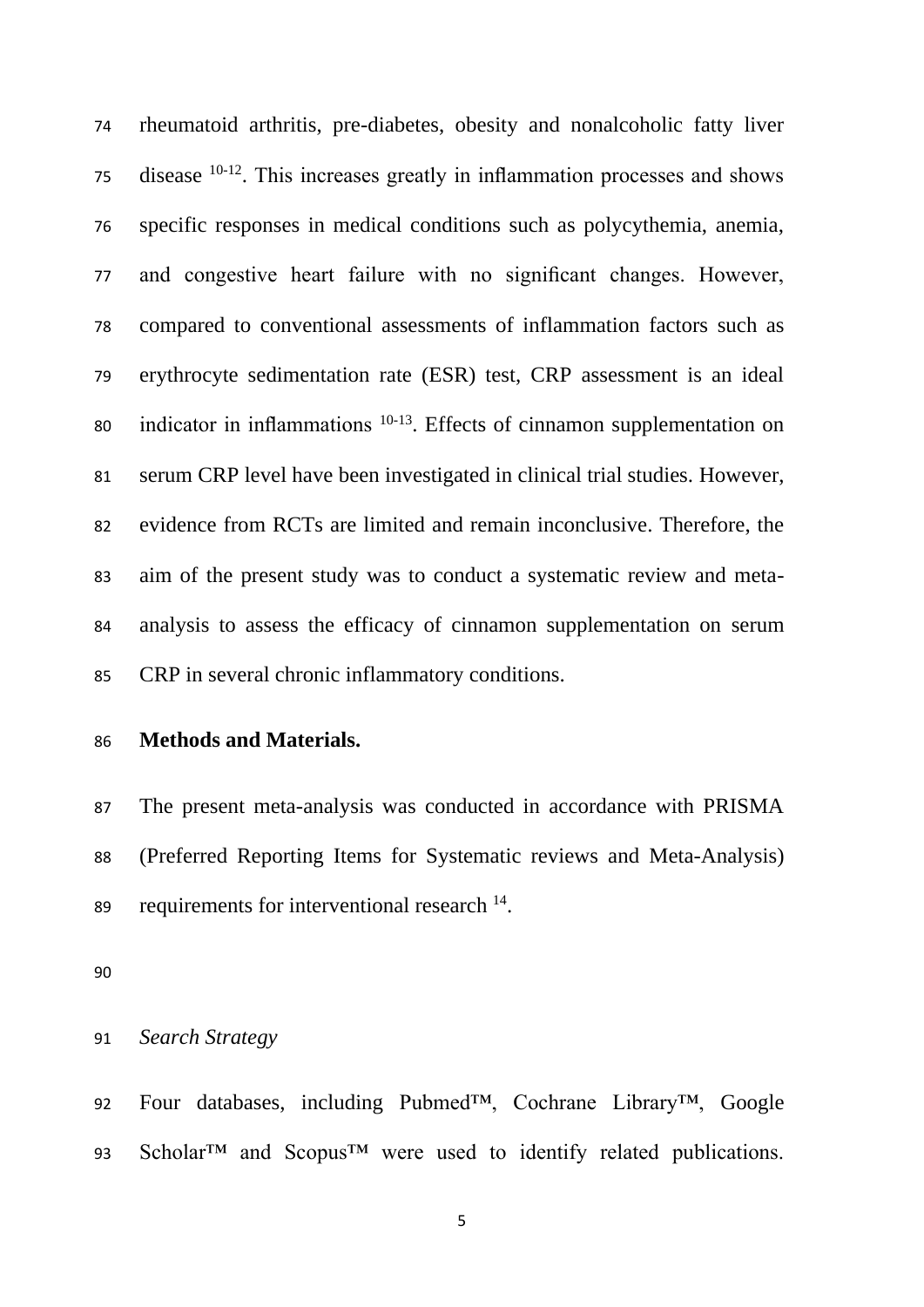Published RCTs were searched from inception to August 2018. Reference lists from retrieved studies were also manually searched for additional relevant publications. The following searches in titles, abstracts and keywords: "CRP or C reactive protein" in combination with "cinnamon" was performed. Studies were included if they followed a RCT study design with cinnamon supplementation as the intervention. Those published in English and/or Persian were included in the study.

*Inclusion and exclusion criteria*

 The inclusion criteria for selected studies were based on the following; RCTs of oral cinnamon supplementation, those with a duration of more than one week and those reporting mean or median values of serum CRP levels at baseline and by the end of supplementation in control and intervention groups with SD, SEM or 95% CI. The exclusion criteria included duplicated studies, those with no control or placebo group, those with insufficient data at baseline and/or final levels of serum CRP in control and treatment groups, studies with case-control, cohort or cross-sectional design, in vitro and animal studies.

*Data extraction*

 Data were extracted from published studies independently by three reviewers, and any disagreements were resolved by consensus among the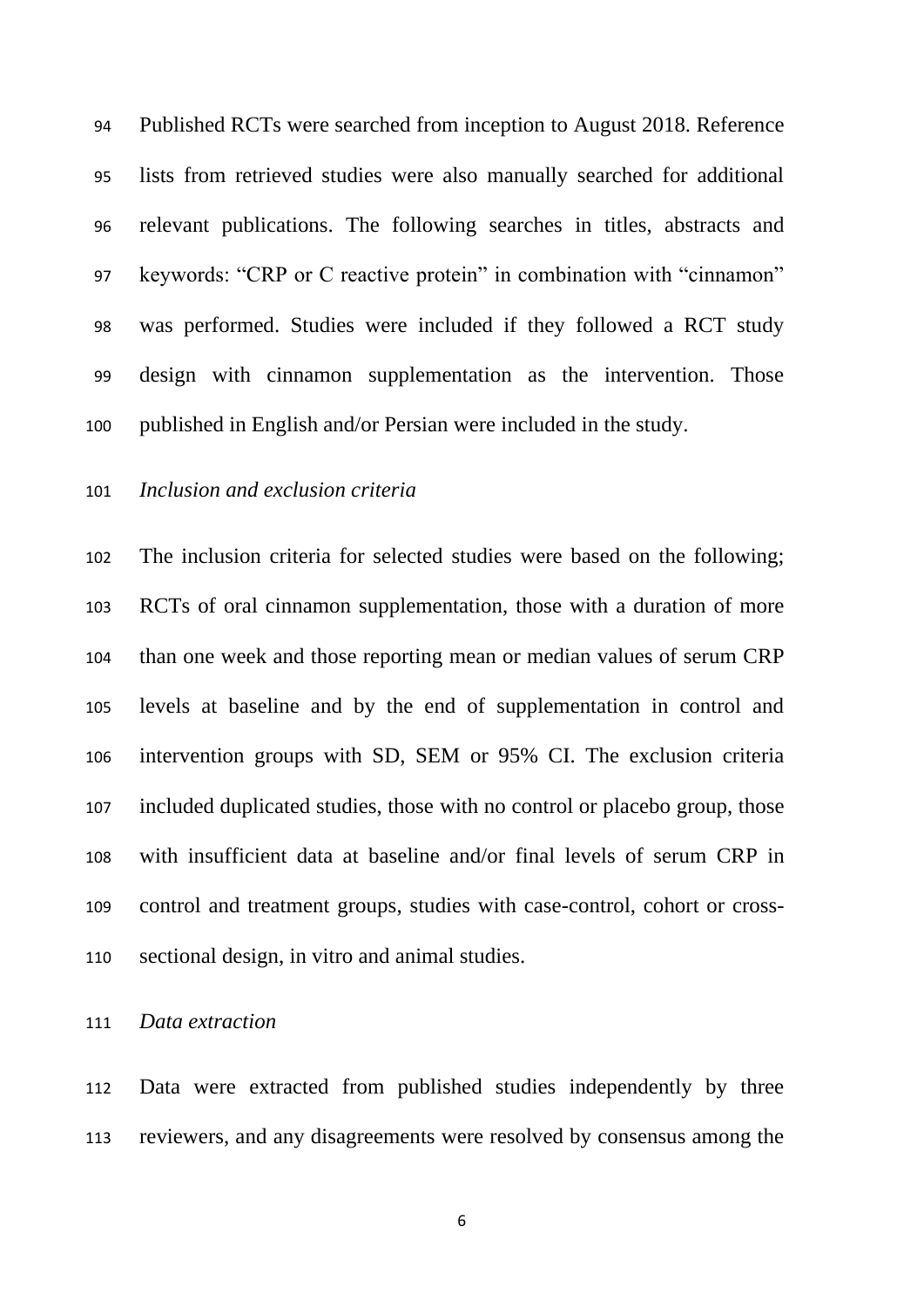researchers using the standardised extraction forms to guarantee accuracy and consistency. The following key data were extracted: year of publication, country where the intervention was conducted, sample size of both intervention and control groups, clinical condition of subjects, intervention/placebo details and composition including the dosage of cinnamon supplementation (gram or mg per day), treatment duration and significant outcomes. In addition, serum levels of CRP were reported as mg/dL. For papers containing data in mmol/l, a numerical conversion to mg/dL was carried out based on molecular weight. Corresponding authors of trials with no reported mean and SD values for any outcomes of interest were contacted to request their data. Only the studies providing these data were included in the present meta-analysis .

*Quality assessment*

| 127 | We performed a systematic assessment of bias in the included study by              |
|-----|------------------------------------------------------------------------------------|
| 128 | using the Cochrane criteria <sup>16</sup> . The items used for each included study |
| 129 | assessment were the following ones: adequacy of sequence generation,               |
| 130 | the allocation concealment, blinding of participants, personnel and                |
| 131 | outcome assessment, the addressing of drop-outs and incomplete                     |
| 132 | outcome data, selective outcome reporting and other potential sources of           |
| 133 | bias. According to the recommendations of the Cochrane Handbook, the               |
| 134 | included studies were rated on each of the items as 'L' indicating a               |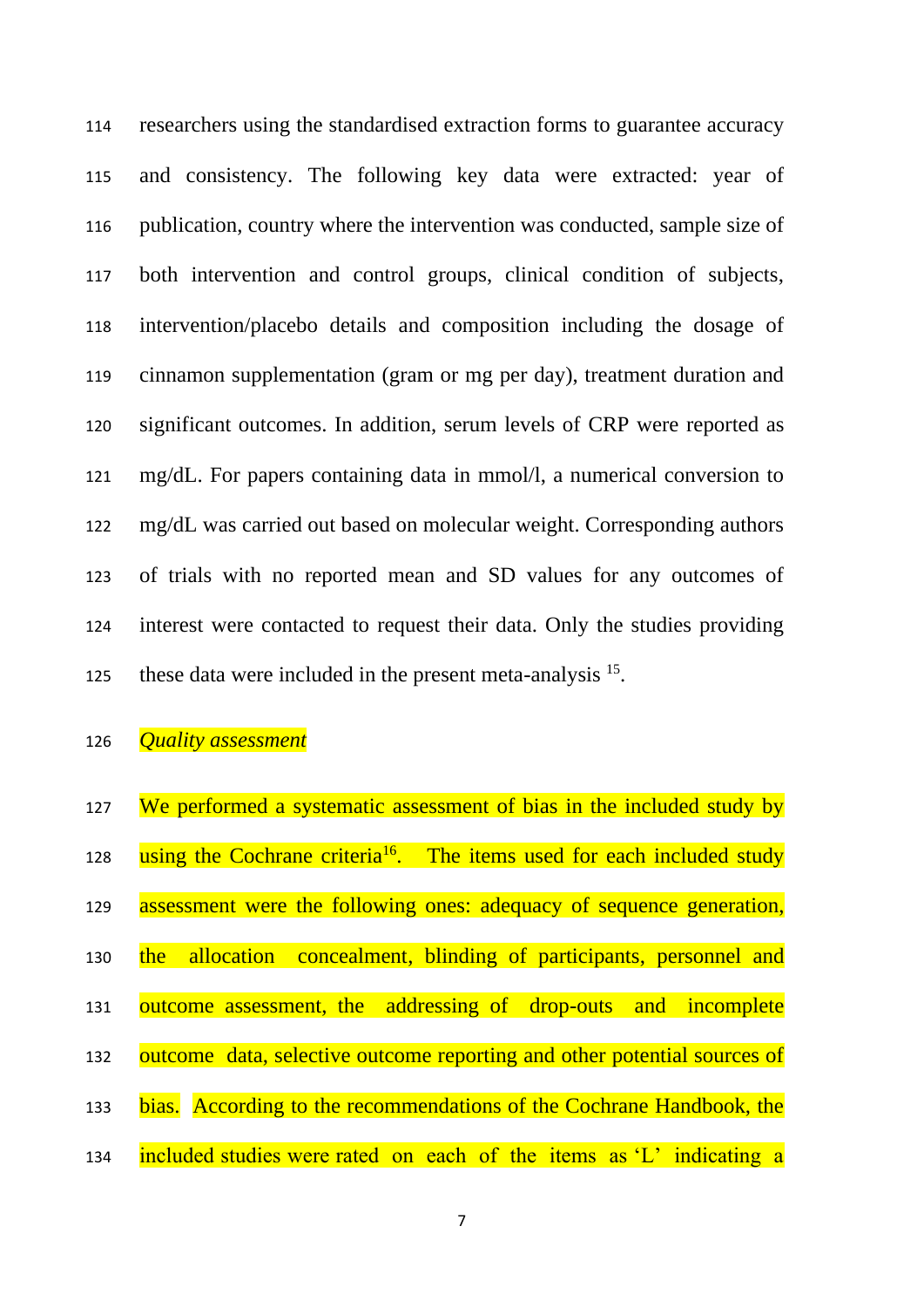# low risk of bias, 'h' indicating a high risk of bias or 'u' when the 136 risk of bias was unclear<sup>[16](#page-18-7)</sup>.

# *Statistical analysis*

 The statistical analyses were performed using Review Manager Software (RevMan 5.3; Cochrane Collaboration, Oxford, England) and Comprehensive Meta-Analysis (version 3.2; Biostat). The pooled weighted mean difference (WMD) and its 95% confidence interval (CI) were estimated to assess the effects of cinnamon on levels of serum CRP. The mean and standard deviation (SD) of levels of serum CRP at baseline and after supplementation in both intervention and control groups were used. Based on the method of Hozo *et al*. all reported median values with their confidence intervals (CI) or their ranges were converted to mean and  $SD<sup>17</sup>$  $SD<sup>17</sup>$  $SD<sup>17</sup>$ . Existence of heterogeneity and the percentage of total variation 148 between studies was assessed by the Cochran's Q-test at  $P < 0.05$  level of significance and I2 test (I2< 50%). Based on the results (present 150 significant heterogeneity with  $p<0.05$  from  $\chi$ 2 test), a random effects 151 model was used if  $I2 > 50\%$  and  $P< 0.1$ . A fixed effects model was used if I2 < 50% and P>0.1.To identify the influence of modulators, pre-defined subgroup analyses were conducted according to the Cochrane guidelines including treatment duration, dose of intervention, measuring serum CRP/hs-CRP and baseline CRP level. Sensitivity analysis was performed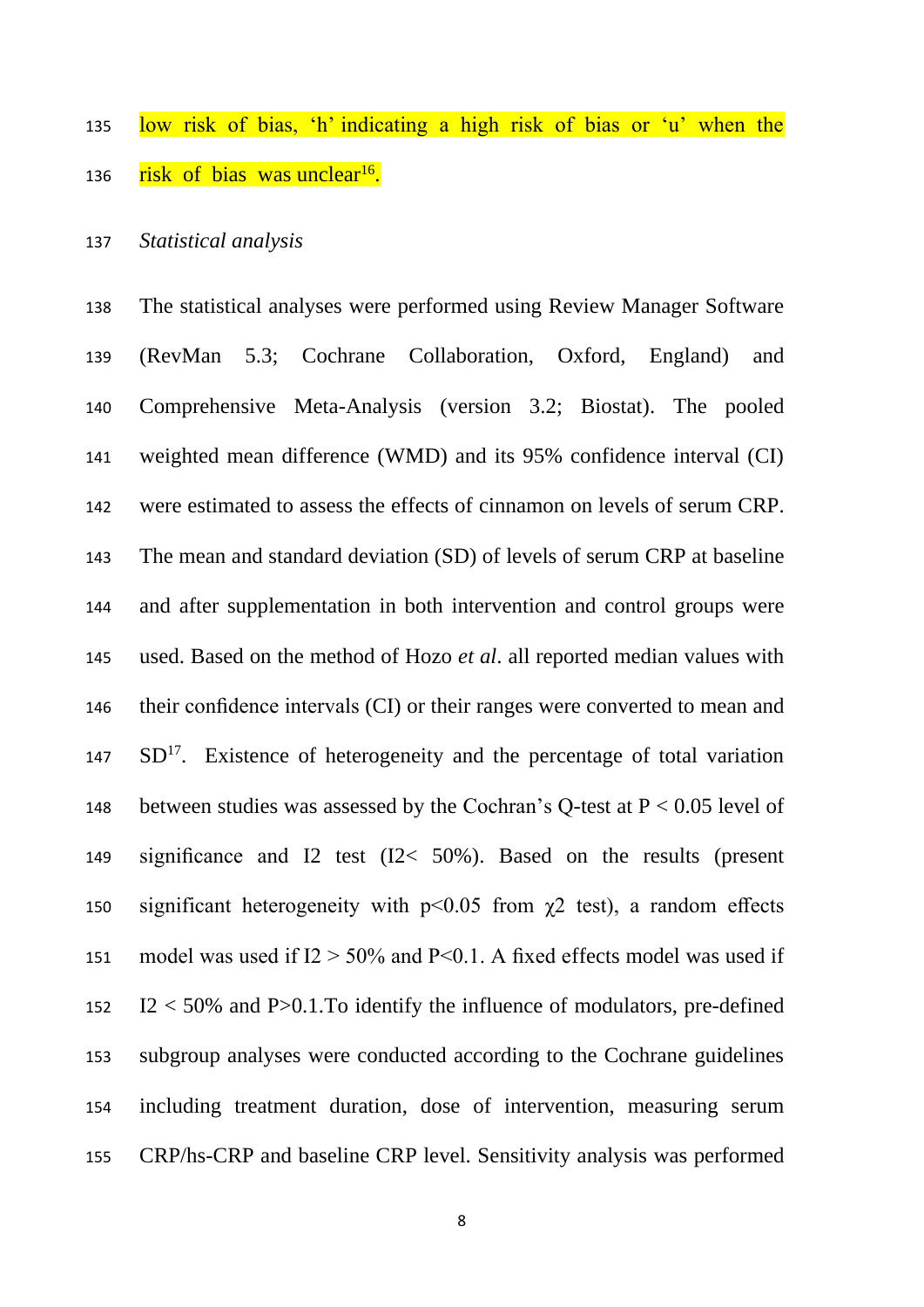to estimate the effects of each trial on the pooled effect size, in which a single trial was omitted each time and the effect size was re-calculated to assess the influence on the overall effect size. In order to examine potential publication bias, the funnel plot test was performed. If publication bias exists, the funnel plot shows an asymmetric shape. Additionally, Begg's rank correlation test and Egger's weighted regression test were used to elucidate possible bias. A P-value <0.05 was considered statistically significant.

**Results.**

# *Search results and study selection*

 A flow chart depicting the process of selection and literature search is presented in Figure 1. The literature search of electronic databases identified 205 potential relevant articles. After removing duplicates (n=112), titles and abstracts were screened and sixty-four studies were excluded, as they were not relevant to our analysis or were not in English language. A further 23 studies were excluded after further evaluation due 173 to molecular or animal experiments  $(n=11)$ , observational studies  $(n=2)$ , reviews or editorial papers (n=5), not enough data for characterisation of subjects or insufficient reporting of baseline and/or follow-up serum CRP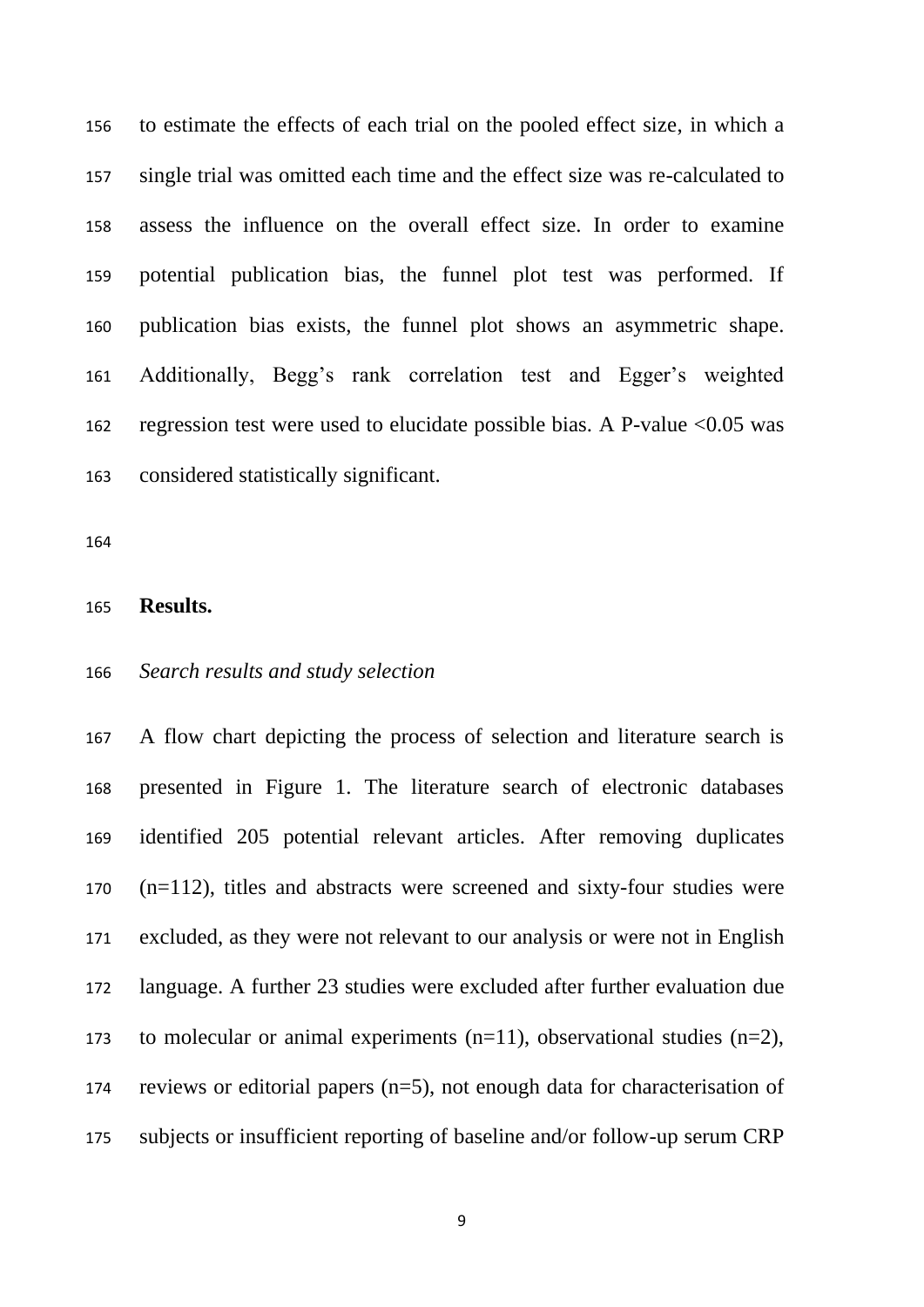levels in the cinnamon and/or control group (n=2), and studies with no control group (n=3). Finally, a total of 6 RCTs were included in this meta-analysis.

# *Description of the studies*

 All trials were published between 2014 to 2018 and were conducted in 181 France, India, Iran and the USA  $18-23$ . A total of 285 adult participants were re-analysed in the study, of which 144 were allocated to receive cinnamon supplementation and 141 to a control group. Cinnamon dosage ranged from 1200 mg/day to 3000 mg/day, with a median dose of 1850  $mg/day$  <sup>[18-23](#page-18-9)</sup>. Cinnamon capsules, stick and extracts were the formulations used in these trials. Duration of supplementation ranged from 8 weeks to 187 24 weeks with a median duration of weeks  $18-23$ . Selected studies enrolled patients with non-alcoholic fatty liver disease, T2DM, metabolic syndrome, obesity, pre-diabetes and rheumatoid arthritis  $18-23$ .

 Baseline level of serum CRP ranged from 1.69 mg/dL to 5.74 mg/dL with a median level of 3.76 mg/dL in the intervention and 3.75 mg/dL in the control groups, respectively. Five of the 6 studies were conducted in both males and females, with one study conducted only in female participants [18-23](#page-18-9) . All included trials followed a parallel study design. Three trials evaluated cinnamon in combination with black tea, L-carnosine plus chromium guanylate and a multiple dietary supplement containing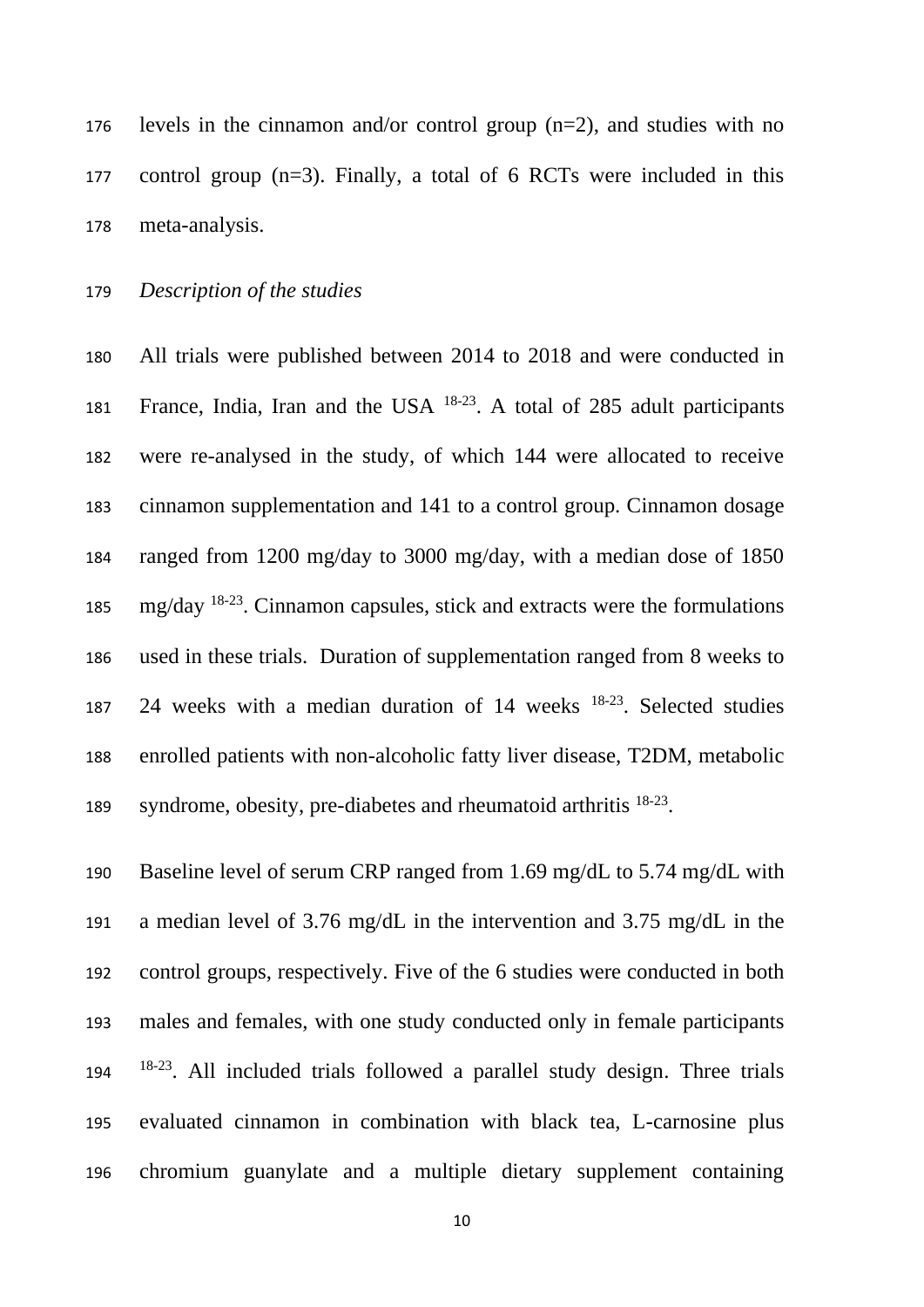197 cinnamon powder ,  $22$ ,  $23$  (Table 1). Cinnamon supplementation was apparently safe and well tolerated by participants in all of the included studies, and no adverse effects were reported.

*Risk of bias assessment*

 An unclear risk of bias was observed in some of the items including allocation concealment and other potential sources of bias. However, most of the included studies were characterized by adequate information regarding sequence generation, allocation concealment and blinding of 205 participants and personnel. The incomplete outcome data and selective 206 outcome reporting showed a low risk of bias. Details of the quality of bias 207 assessment are presented in Table 2.

*Pooled estimate of the effect of cinnamon supplementation on serum CRP* 

 Significant reductions in the levels of serum CRP were observed 210 following cinnamon supplementation in 3 studies  $20, 22, 23$  $20, 22, 23$  $20, 22, 23$ . Weighted mean difference (WMD) of studies with random effects model analysis showed a significant improvement in serum CRP (WMD: −0.81 mg/L, 95% CI: 213  $-1.36$  to  $-0.26$ , p=0.004) with a significant heterogeneity between the 214 included trials (test for heterogeneity:  $P < 0.0002$  and I2= 79%)(Figure 2).

*Subgroup analyses*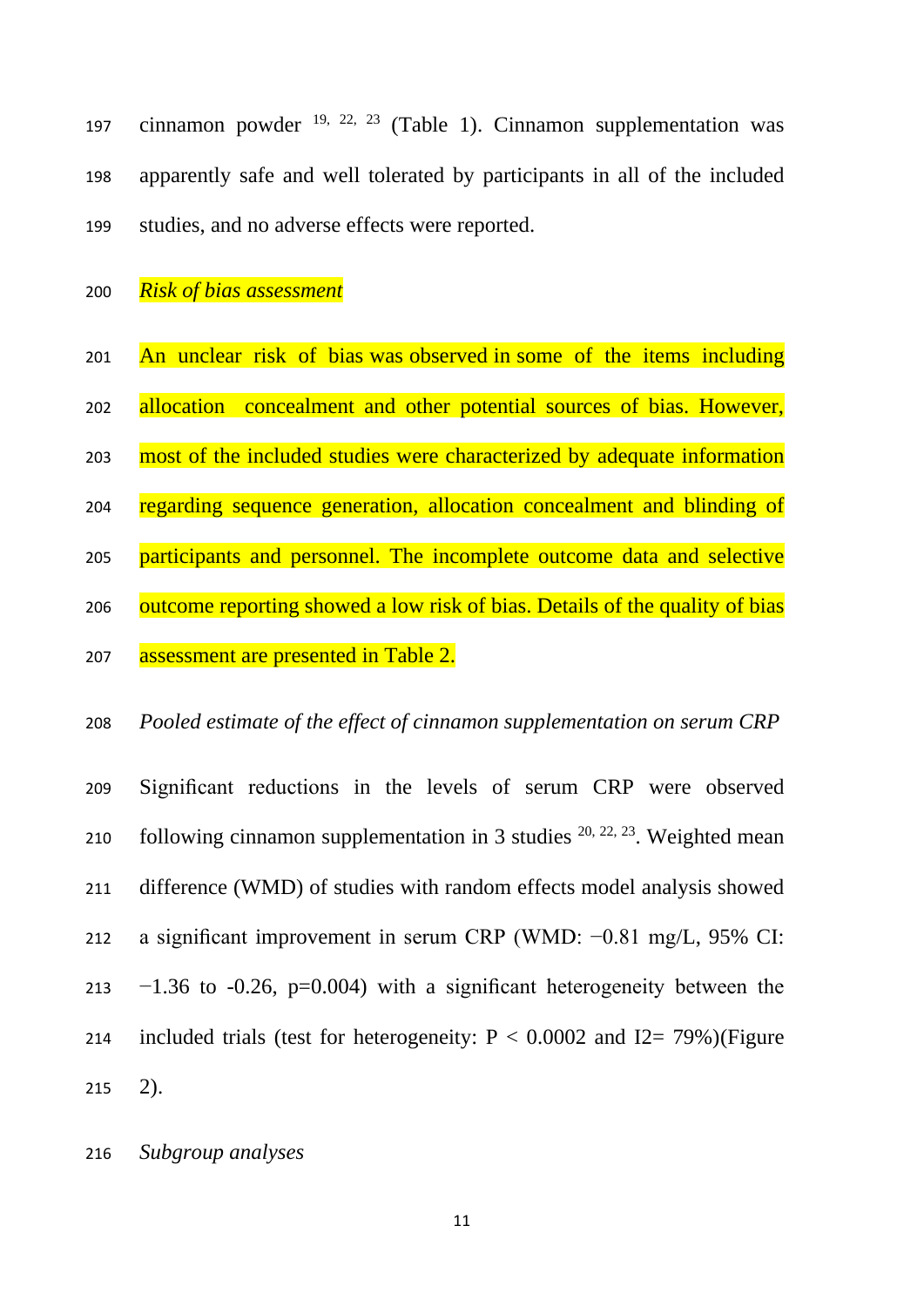Subgroup analysis was performed to determine the potential source of heterogeneity, based on study duration, cinnamon dose, serum CRP and/or high sensitivity CRP (hs-CRP) and baseline CRP following supplementation (Table 3). Results showed that cinnamon supplementation significantly reduced serum CRP levels in participants when the duration of the study was >12 weeks (WMD: −0.42 mg/L, 95% CI: −0.65 to -0.20, p=0.0002). The heterogeneity significantly decreased 224 after subgroup analysis by duration of study (test for heterogeneity:  $P =$ 225 0.96 and I2= 0%). Subgroup analysis on studies with cinnamon doses of <1500 mg/day and ≥1500 mg/day also significantly influenced levels of 227 serum CRP (WMD: −0.56 mg/dL, 95% CI: −1.01 to -0.10, p=0.02 and 228 WMD: −2.13 mg/dL, 95% CI: −4.08 to -0.19, p=0.03), respectively. There was significantly reduced heterogeneity in studies with lower doses 230 of cinnamon supplementation (test for heterogeneity:  $P=0.22$  and  $I2=$  33%). Results of subgroup analysis based on baseline serum CRP also showed that cinnamon supplementation decreased levels of CRP in those with baseline CRP levels of more than 3 mg/dL (WMD: −0.42 mg/L, 95% CI: −0.65 to -0.20, p=0.0002). Moreover, the heterogeneity decreased significantly after subgroup analysis by trials with baseline CRP levels of more than 3 mg/dL.

*Sensitivity analysis*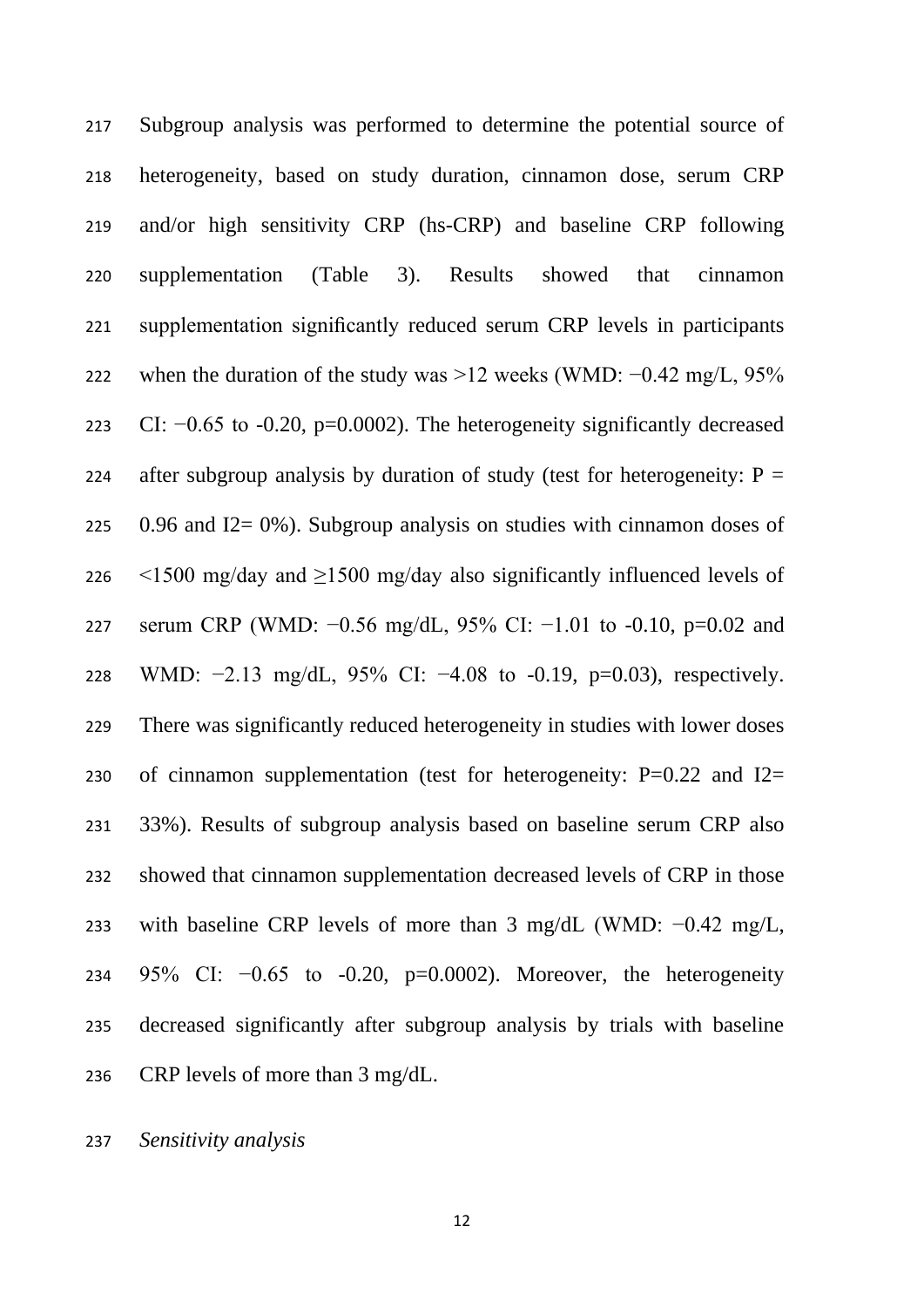Sensitivity analysis was performed to determine the effect of each study on the estimated pooled effect size. Results of omitting each study on the 240 effect size ranged from  $-0.55$  mg/L (95% CI= $-0.98$ ,  $-0.11$ ) to  $-1.07$  mg/L (95% CI=-1.80,-0.35)(Figure 3).

# *Publication bias*

 The publication bias of this meta-analysis was assessed by examination of funnel plot. The symmetrical funnel plots suggested that the selection of publication was not a possible source of bias (Figure 4). The absence of publication bias was confirmed by Egger's linear regression (intercept: - 3.9; standard error: 3.82; 95% CI: -5.91, 1.94; t= 1.4, df=4; two-tailed p=0.23). Moreover, Begg's rank correlation did not highlight any publication bias (Kendall's Tau with continuity correction:-0.4; z=1.12; 250 two-tailed  $p=0.25$ ).

# **Discussion**

 The present meta-analysis included a total of 285 adults presenting with non-alcoholic fatty liver disease, T2DM, metabolic syndrome, obesity, pre-diabetes and rheumatoid arthritis from 6 RCTs. Despite considerable heterogeneity among the studies, our findings indicate improvement in the levels of serum CRP following cinnamon supplementation. To our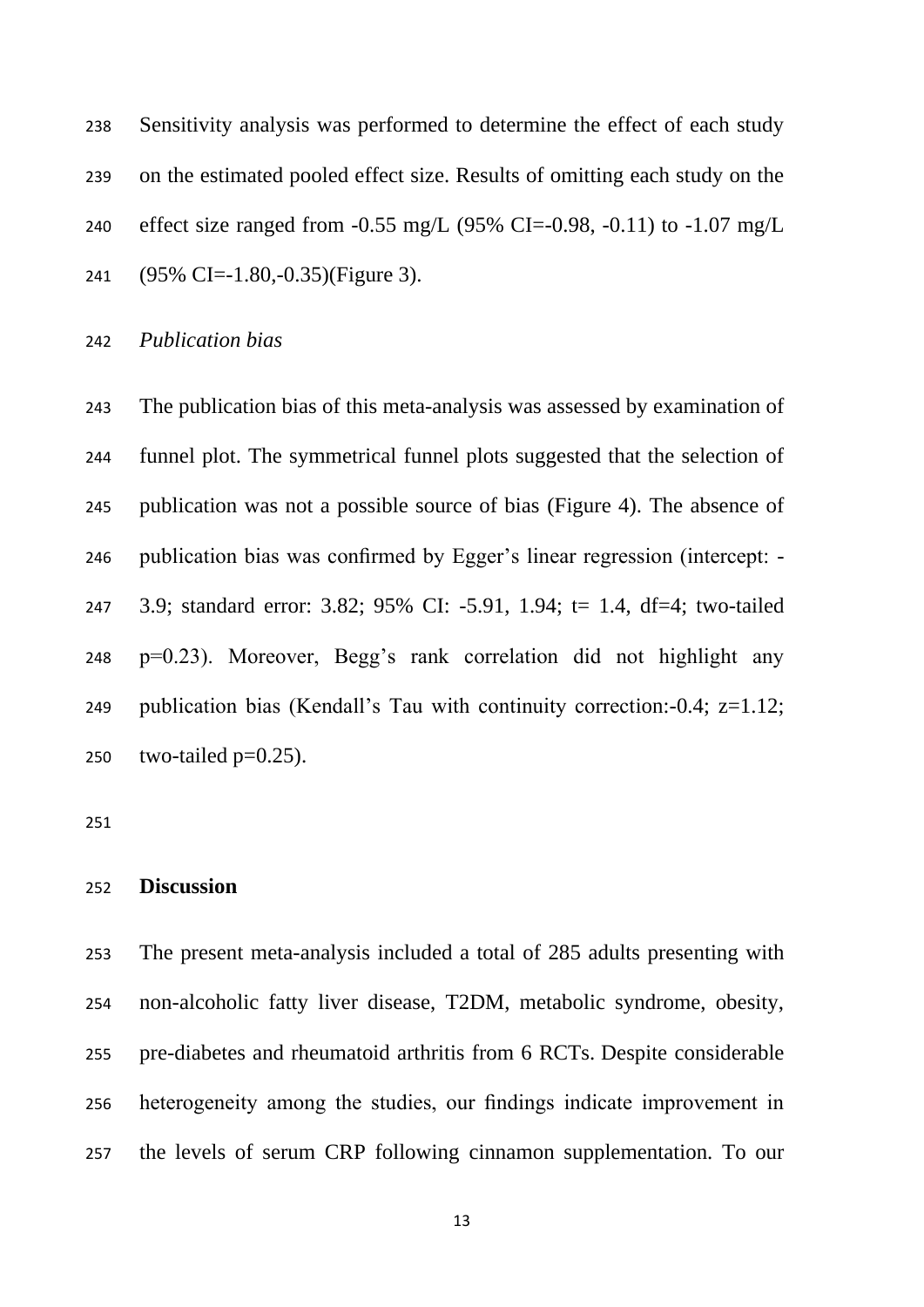knowledge, this is the first systematic review that has assessed the effects of cinnamon supplementation on serum CRP.

 Significant reductions in serum CRP levels by −0.81 mg/dL were observed following cinnamon supplementation with no detectable changes in the control group. These findings were consistent across four 263 of the individual six RCTs assessed in this study<sup>[18,](#page-18-9) [20-22](#page-19-3)</sup>. Reductions in the levels of serum CRP, as observed in the present study, are clinically important because levels <1 mg/dL are associated with a lower risk of cardiovascular events, with concentrations > 3 mg/dL exacerbating the 267 risk of coronary heart disease up to  $58\%^{24,25}$  $58\%^{24,25}$  $58\%^{24,25}$ .

 There was significant heterogeneity between studies in this meta-analysis, and subgroup analysis indicated that cinnamon supplementation could lower the levels of serum CRP when the trial duration was >12 weeks. Evidence from other meta-analyses assessing the anti-inflammatory properties of complex medicinal herbs (cinnamon, ginger and other traditional herbs) have also demonstrated significant improvements in serum CRP levels with study durations exceeding 6 and 10 weeks $^{26, 27}$  $^{26, 27}$  $^{26, 27}$  $^{26, 27}$ .

 Subgroup analysis on studies with cinnamon doses of <1500 mg/day and  $276 \ge 1500$  mg/day found significant reductions in the levels of serum CRP. It therefore seems likely that lower doses are effective and may be better than using larger doses of cinnamon, which have been associated with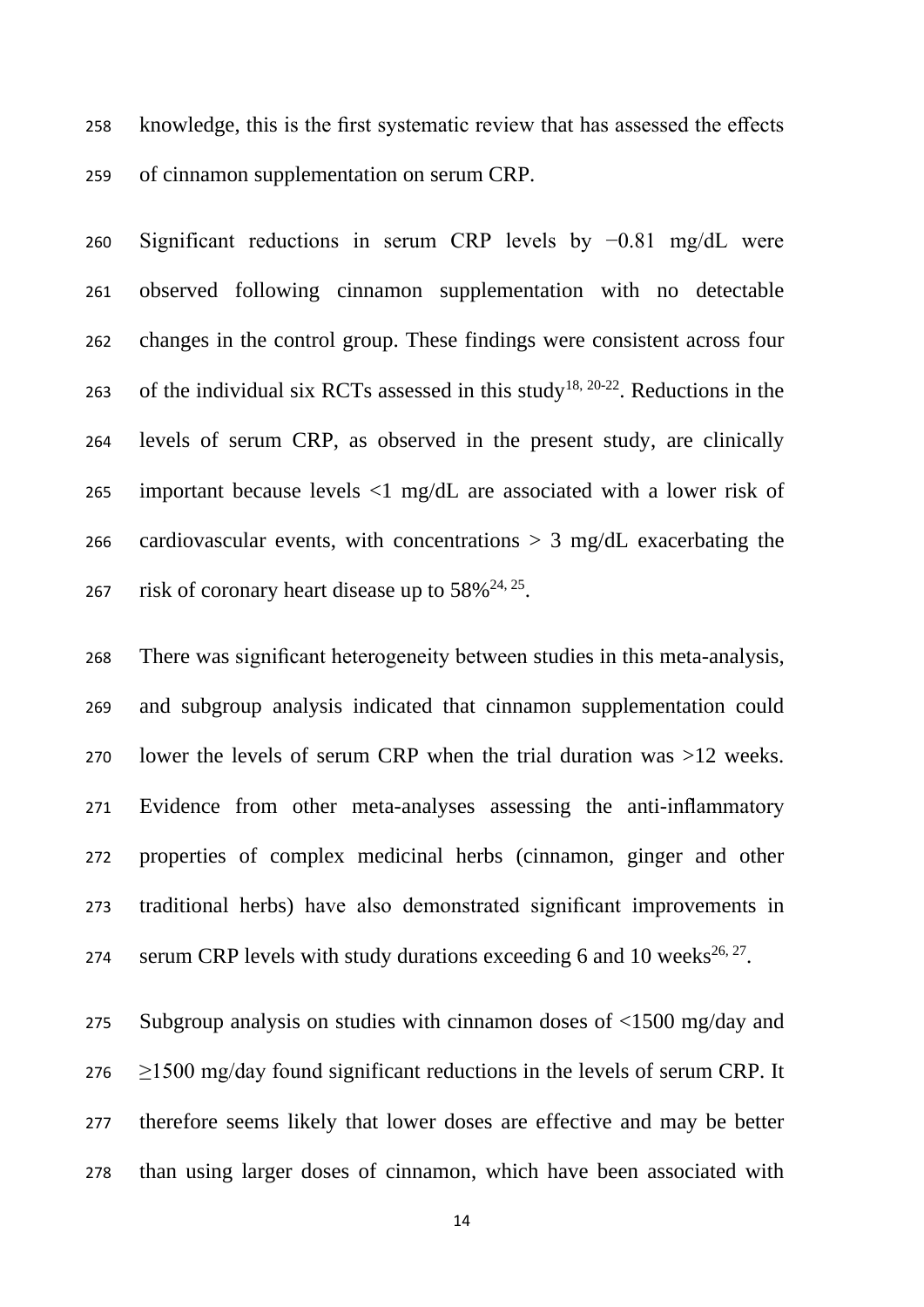certain adverse effects including diarrhea and headache  $28$ . However, there were no reported adverse effects observed in the included studies in the present meta-analysis. Similar studies have also failed to report any adverse effect or reaction following cinnamon supplementation. [Talaei](https://www.ncbi.nlm.nih.gov/pubmed/?term=Wiweko%20B%5BAuthor%5D&cauthor=true&cauthor_uid=28479753) *et al*. reported beneficial effects of 1000 mg/day cinnamon (*Cinnamomum zeylanicum*) without side effects <sup>[29](#page-19-9)</sup>, and Tjandrawinata *et al.* reported a lower risk of hypoglycemic episodes with no effect on gastrointestinal symptoms [27]

 Moreover, subgroup analysis based on baseline levels showed that cinnamon improved serum CRP levels in those with a higher baseline 289 value (i.e.  $> 3 \text{ mg/dL}$ ), with heterogeneity decreasing significantly after subgroup analysis. This finding is in agreement with another studies in which vitamin E supplementation significantly reduced circulating levels 292 of serum CRP only in those with a baseline value of  $> 3$  mg/dL<sup>[30](#page-19-10)</sup>. Therefore, the duration of the study and baseline serum CRP levels were considered to be important and potential sources of observed heterogeneity.

 CRP, and indeed hs-CRP, is one of the most common and frequently used biomarkers for inflammation status with predictive values for several 298 chronic diseases including  $CVD$ <sup>[31-39](#page-19-11)</sup>. The anti-inflammatory properties of cinnamon has been reviewed extensively, and several mechanisms of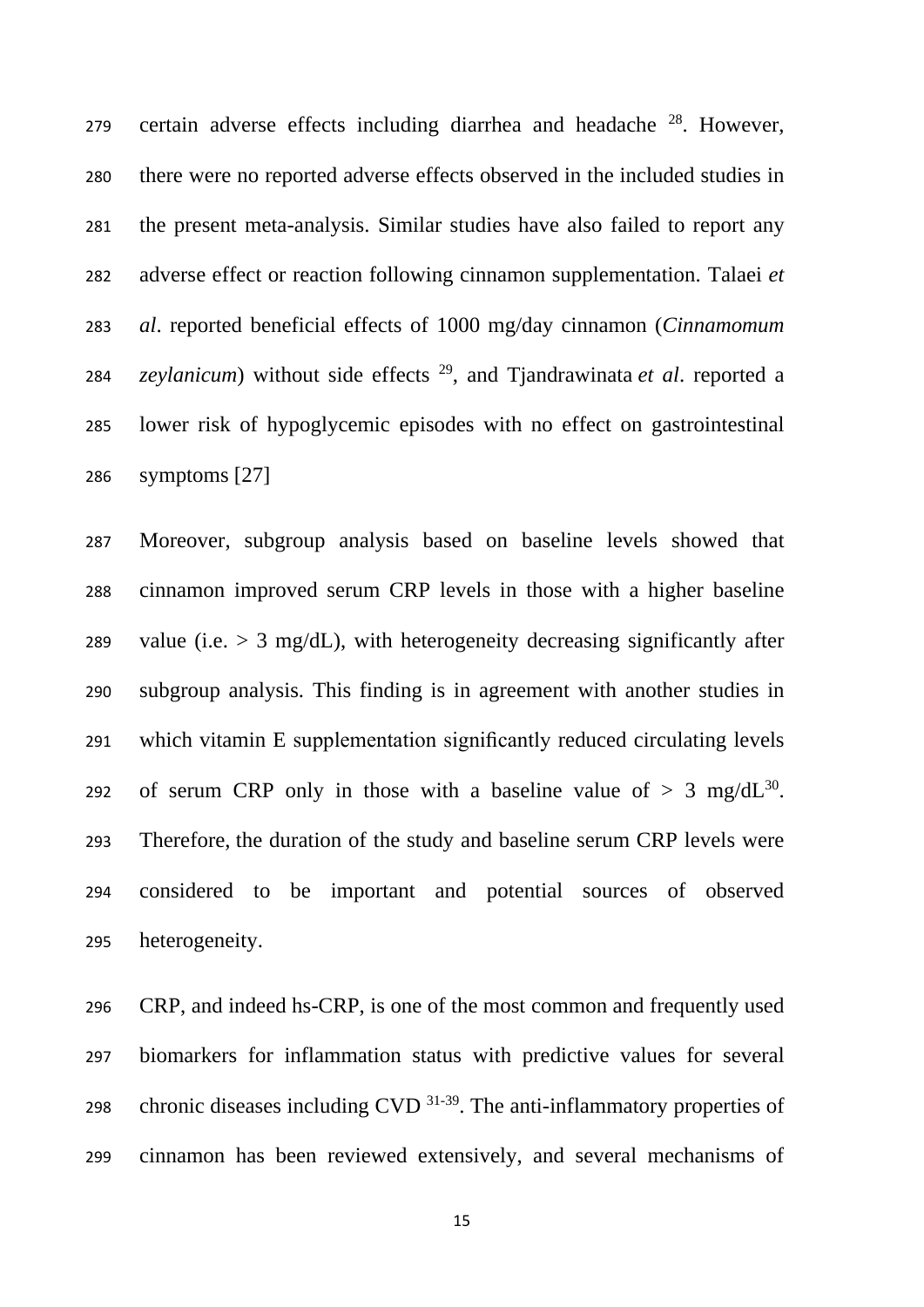action have been described  $40-44$ . In vitro and in vivo studies have reported 301 inhibition of nuclear factor kappa B  $(NF-KB)$  by 2<sup>-</sup> hydroxycinnamaldehyde isolated from C. cassia bark<sup>[41](#page-20-1)</sup>, and tumor 303 necrosis factor- $\alpha$  (TNF- $\alpha$ ) with extracts of cinnamon in a 304 lipopolysaccharide (LPS) model <sup>[42](#page-20-2)</sup>. Inhibition of TNF-α genes by cinnamon water extract via modulation of JNK, p38, ERK1/2 activation and Iκ-Bα degradation have also been demonstrated  $^{43}$  $^{43}$  $^{43}$ . Hong *et al.* 307 reported the inhibition of the expression of TNF- $\alpha$  by polyphenol-rich cinnamon water extract (CWE) fraction containing procyanidins, catechin, epicatechin and ellagic acid  $44$ . Cinnamon may also downregulate the expression of various NF-κB-regulated pro- inflammatory adipo-cytokines, (i.e. MCP-1, MCP-4, and eotaxin and 312 interleukins)<sup>[45,](#page-20-5) [46](#page-20-6)</sup>, in addition to plasminogen activator inhibitor type-1 (PAI-1), through the inhibition of the transcription factor early growth response (Egr)-1 gene product, which has been closely linked with insulin 315 resistance and obesity  $47,48$  $47,48$ .

 Some limitations of this meta-analysis include not controlling for confounding factors (i.e. dietary intake, physical activity and medications for several chronic conditions), which may have influenced our results. Most of the RCTs included were of a relatively small sample size, and the characteristics of the study population was heterogeneous (i.e. patients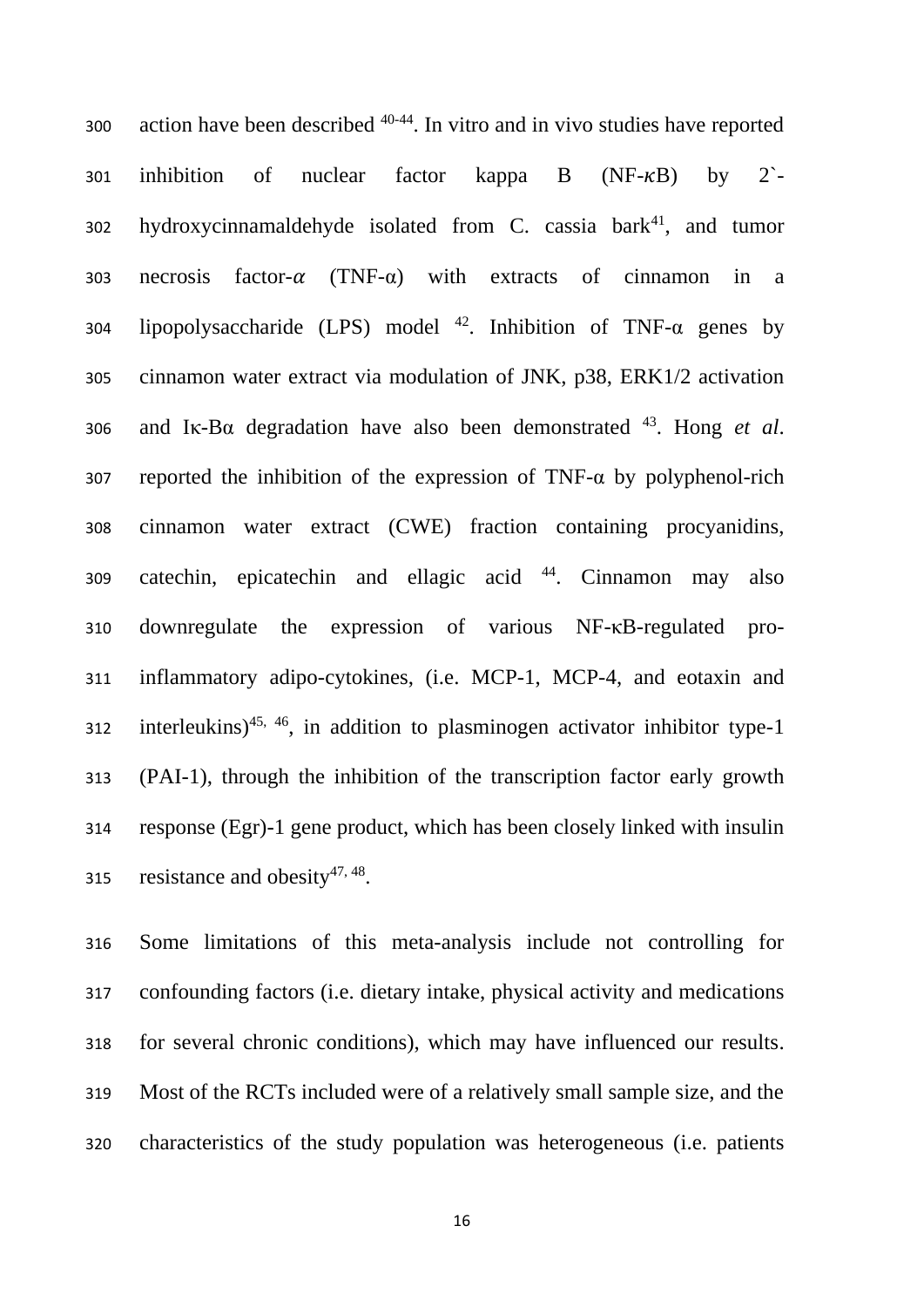with non-alcoholic fatty liver disease, T2DM, metabolic syndrome, obesity, pre-diabetes and rheumatoid arthritis). Despite these limitations, there were several strengths to this study. Firstly, it is to our knowledge, the first time a systematic review and meta-analysis has been performed in the evaluation of cinnamon supplementation on serum CRP levels. A random effects model was used for assessing heterogeneity between studies, and RCTs were assessed using subgroup analysis with performed sensitivity and meta-regression analyses.

**Conclusion**

 In conclusion, the findings from this meta-analysis suggest some improvement in serum CRP levels following cinnamon supplementation, especially in patients with higher baseline CRP levels. However, due to the limited availability of RCTs further investigation is warranted.

#### *Acknowledgements*

 We are grateful to our colleagues for their patience and their advice on searching the papers.

#### *Funding*

 There is no funding sources in the writing of the manuscript, data collection, analysis, or interpretation; or the decision to submit it for publication. We have not been paid to write this article by a pharmaceutical company or other agency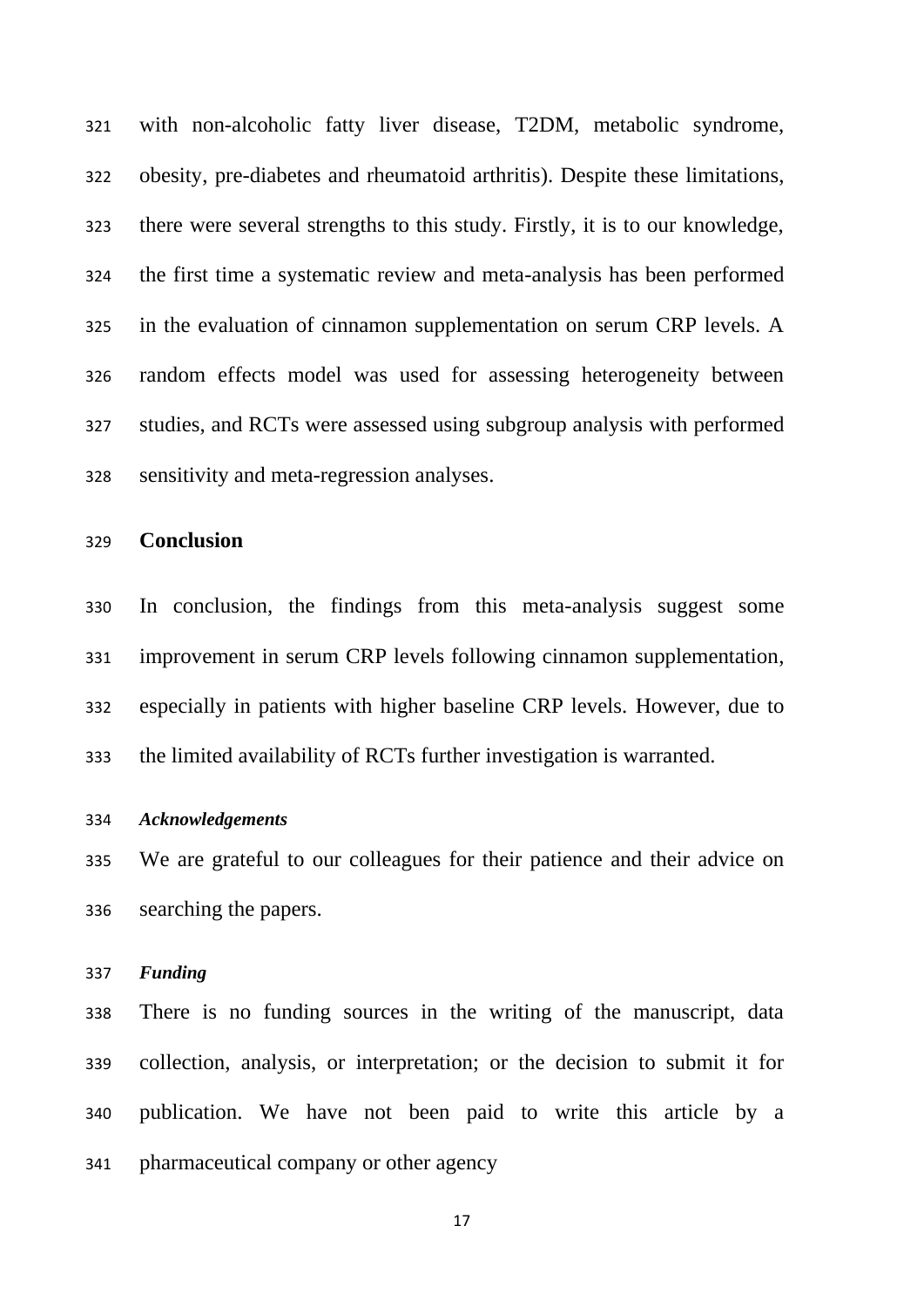# *Authors' contributions*

 N.V. and S.J. conceived and planned the experiments. S.J. and A.D. carried out the literature search in databases. S.J. and M.T. and A.D. contributed to quality assessment and statistical analysis. C.T. and N.V. contributed to the interpretation of the results. C.T. took the lead in writing the manuscript. All authors provided critical feedback and helped shape the research, analysis and manuscript.

# *Conflict of interest*

There is no conflict of interest regarding this manuscript.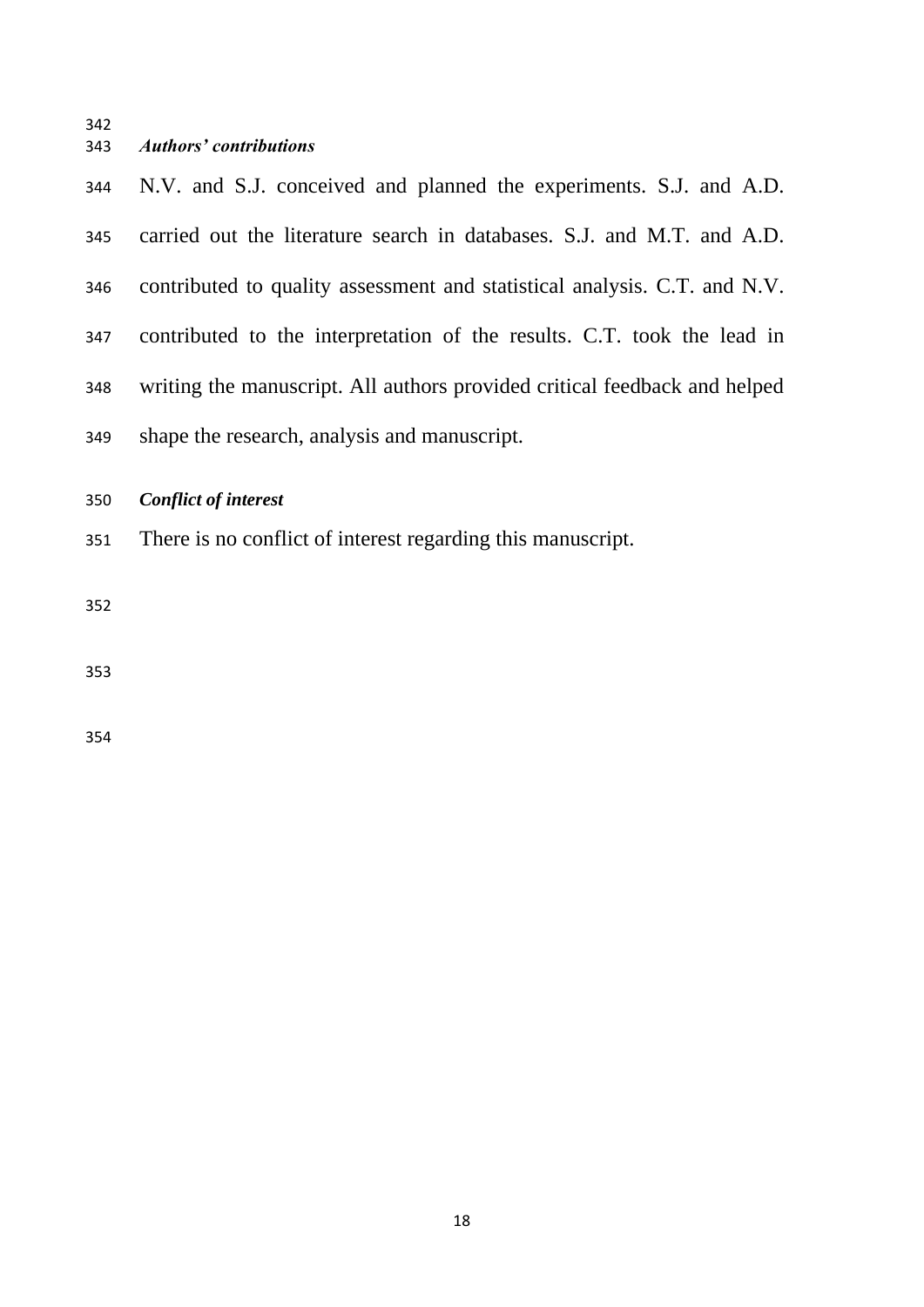# **References:**

<span id="page-18-0"></span> 1. Ravindran P, Babu N, Shylaja M. Cinnamon and Cassia The Genus Cinnamomum: Medicinal and Aromatic Plants–Industrial Profiles. *Washington DC: CRC Press SGPT dan SGOT tikus putih J Gamma.* 2004;1(1): 45-53.

 2. Ribeiro-Santos R, Andrade M, Madella D, et al. Revisiting an ancient spice with medicinal purposes: Cinnamon. *Trends in Food Science & Technology.* 2017;62: 154-169.

 3. Woehrlin F, Fry H, Abraham K, Preiss-Weigert A. Quantification of flavoring constituents in cinnamon: high variation of coumarin in cassia bark from the German retail market and in authentic samples from Indonesia. *Journal of agricultural and food chemistry.* 2010;58(19): 10568-10575.

<span id="page-18-1"></span> 4. Vallverdu-Queralt A, Regueiro J, Martinez-Huelamo M, Rinaldi Alvarenga JF, Leal LN, Lamuela-Raventos RM. A comprehensive study on the phenolic profile of widely used culinary herbs and spices: rosemary, thyme, oregano, cinnamon, cumin and bay. *Food Chem.* 2014;154: 299-307.

<span id="page-18-2"></span> 5. Chen L, Sun P, Wang T, et al. Diverse mechanisms of antidiabetic effects of the different procyanidin oligomer types of two different cinnamon species on db/db mice. *Journal of agricultural and food chemistry.* 2012;60(36): 9144-9150.

 6. Khan A, Safdar M, Khan MMA, Khattak KN, Anderson RA. Cinnamon improves glucose and lipids of people with type 2 diabetes. *Diabetes care.* 2003;26(12): 3215-3218.

 7. Anderson RA. Chromium and polyphenols from cinnamon improve insulin sensitivity: Plenary Lecture. *Proceedings of the Nutrition Society.* 2008;67(1): 48-53.

 8. Vallianou N, Evangelopoulos A, Kollas A, Kazazis C. *Hypoglycemic and hypolipidemic effects of cinnamon*2014.

<span id="page-18-3"></span> 9. Zare R, Nadjarzadeh A, Zarshenas MM, Shams M, Heydari M. Efficacy of cinnamon in patients with type II diabetes mellitus: A randomized controlled clinical trial. *Clinical Nutrition.* 2018.

<span id="page-18-4"></span> 10. Group MR, Kuller LH, Tracy RP, Shaten J, Meilahn EN. Relation of C-reactive protein and coronary heart disease in the MRFIT nested case-control study. *American journal of epidemiology.* 1996;144(6): 537-547.

 11. Blake GJ, Ridker PM. C-reactive protein and other inflammatory risk markers in acute coronary syndromes. *Journal of the American College of Cardiology.* 2003;41(4): S37-S42.

 12. Cesari M, Penninx W, Newman A. Inflammatory markers and onset of cardiovascular events. *ACC Current Journal Review.* 2004;13(2): 10.

 13. Cesari M, Penninx BW, Newman AB, et al. Inflammatory markers and onset of cardiovascular events: results from the Health ABC study. *Circulation.* 2003;108(19): 2317- 2322.

<span id="page-18-5"></span> 14. Moher D, Liberati A, Tetzlaff J, Altman DG. Preferred reporting items for systematic reviews and meta-analyses: the PRISMA statement. *Annals of internal medicine.* 2009;151(4): 264-269, W264.

<span id="page-18-6"></span> 15. Jafarnejad S, Tsang C, Taghizadeh M, Asemi Z, Keshavarz SA. A meta-analysis of cumin (Cuminum cyminim L.) consumption on metabolic and anthropometric indices in overweight and type 2 diabetics. *Journal of Functional Foods.* 2018;44: 313-321.

<span id="page-18-7"></span> 16. Higgins J. Green S. Cochrane handbook for systematic reviews of interventions Version 5.1. 0. The Cochrane Collaboration. *Confidence intervals.* 2011.

<span id="page-18-8"></span> 17. Hozo SP, Djulbegovic B, Hozo I. Estimating the mean and variance from the median, range, and the size of a sample. *BMC Medical Research Methodology.* 2005;5(1): 13.

<span id="page-18-9"></span> 18. Askari F, Rashidkhani B, Hekmatdoost A. Cinnamon may have therapeutic benefits on lipid profile, liver enzymes, insulin resistance, and high-sensitivity C-reactive protein in nonalcoholic fatty liver disease patients. *Nutrition research.* 2014;34(2): 143-148.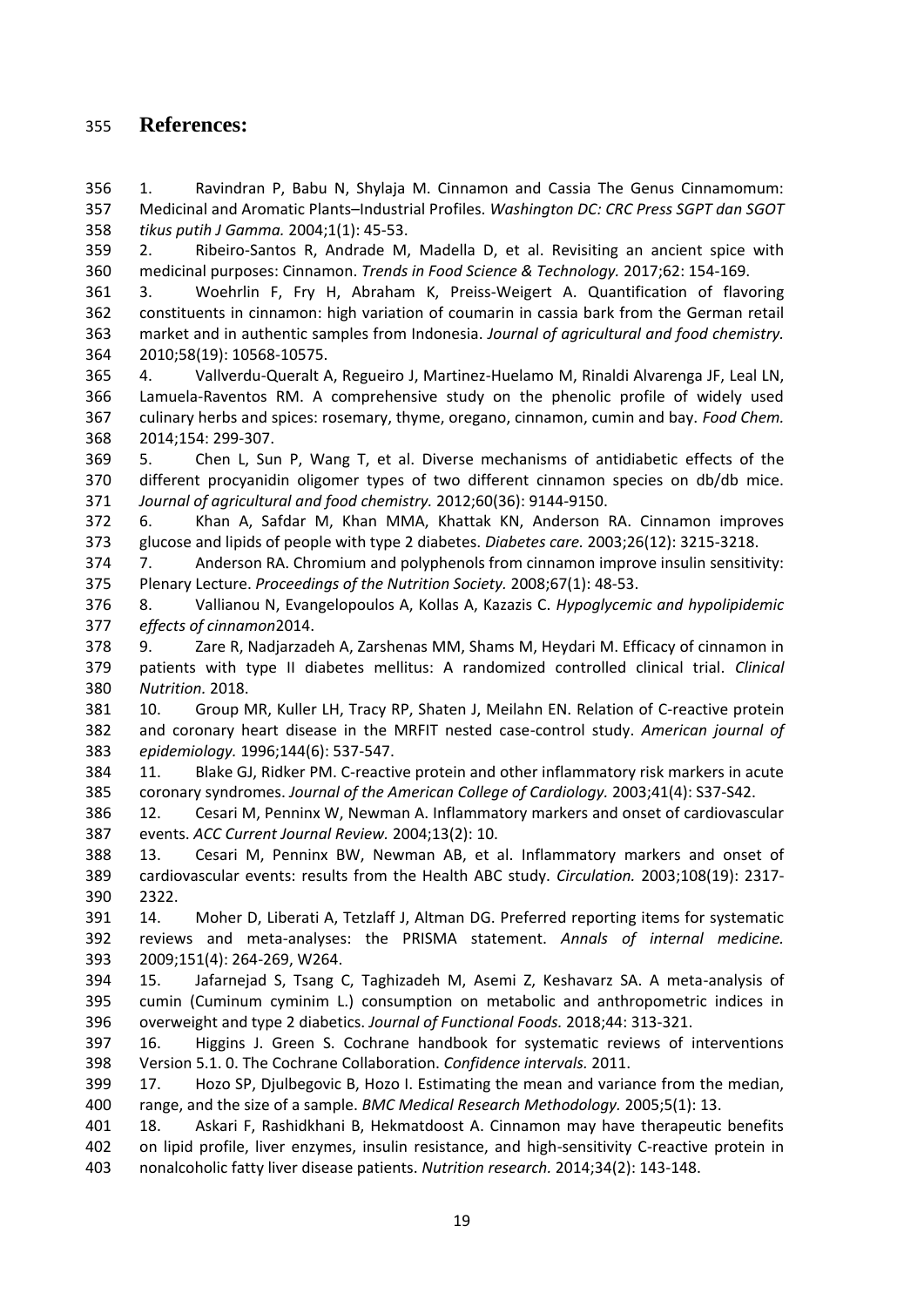<span id="page-19-0"></span> 19. Azimi P, Ghiasvand R, Feizi A, Hariri M, Abbasi B. Effects of cinnamon, cardamom, saffron, and ginger consumption on markers of glycemic control, lipid profile, oxidative stress, and inflammation in type 2 diabetes patients. *The review of diabetic studies: RDS.* 2014;11(3): 258.

<span id="page-19-3"></span> 20. Jain SG, Puri S, Misra A, Gulati S, Mani K. Effect of oral cinnamon intervention on metabolic profile and body composition of Asian Indians with metabolic syndrome: a randomized double-blind control trial. *Lipids in health and disease.* 2017;16(1): 113.

 21. Liu Y, Cotillard A, Vatier C, et al. A dietary supplement containing cinnamon, chromium and carnosine decreases fasting plasma glucose and increases lean mass in overweight or obese pre-diabetic subjects: a randomized, placebo-controlled trial. *PloS one.* 2015;10(9): e0138646.

<span id="page-19-1"></span> 22. Shishehbor F, Rezaeyan Safar M, Rajaei E, Haghighizadeh MH. Cinnamon Consumption Improves Clinical Symptoms and Inflammatory Markers in Women With Rheumatoid Arthritis. *Journal of the American College of Nutrition.* 2018: 1-6.

<span id="page-19-2"></span> 23. Soare A, Weiss EP, Holloszy JO, Fontana L. Multiple dietary supplements do not affect metabolic and cardiovascular health. *Aging (Albany NY).* 2014;6(2): 149.

<span id="page-19-4"></span> 24. Eisenhardt SU, Habersberger J, Murphy A, et al. Dissociation of pentameric to monomeric C-reactive protein on activated platelets localizes inflammation to atherosclerotic plaques. *Circ Res.* 2009;105(2): 128-137.

<span id="page-19-5"></span> 25. Saboori S, Falahi E, Eslampour E, Zeinali Khosroshahi M, Yousefi Rad E. Effects of alpha-lipoic acid supplementation on C-reactive protein level: A systematic review and meta- analysis of randomized controlled clinical trials. *Nutrition, metabolism, and cardiovascular diseases : NMCD.* 2018.

<span id="page-19-6"></span> 26. Chung VC, Chen M, Ying Q, et al. Add-on effect of chinese herbal medicine on mortality in myocardial infarction: systematic review and meta-analysis of randomized controlled trials. *Evidence-based complementary and alternative medicine : eCAM.* 2013;2013: 675906.

<span id="page-19-7"></span> 27. Mazidi M, Gao H-K, Rezaie P, Ferns GA. The effect of ginger supplementation on serum C-reactive protein, lipid profile and glycaemia: a systematic review and meta-analysis. *Food & Nutrition Research.* 2016;60: 10.3402/fnr.v3460.32613.

<span id="page-19-8"></span> 28. Wiweko B, Susanto CA. The Effect of Metformin and Cinnamon on Serum Anti- Mullerian Hormone in Women Having PCOS: A Double-Blind, Randomized, Controlled Trial. *Journal of Human Reproductive Sciences.* 2017;10(1): 31-36.

<span id="page-19-9"></span> 29. Talaei B, Amouzegar A, Sahranavard S, Hedayati M, Mirmiran P, Azizi F. Effects of Cinnamon Consumption on Glycemic Indicators, Advanced Glycation End Products, and Antioxidant Status in Type 2 Diabetic Patients. *Nutrients.* 2017;9(9): 991.

<span id="page-19-10"></span> 30. Saboori S, Shab-Bidar S, Speakman JR, Yousefi Rad E, Djafarian K. Effect of vitamin E supplementation on serum C-reactive protein level: a meta-analysis of randomized controlled trials. *European journal of clinical nutrition.* 2015;69(8): 867-873.

<span id="page-19-11"></span> 31. Black S, Kushner I, Samols D. C-reactive Protein. *The Journal of biological chemistry.* 2004;279(47): 48487-48490.

 32. Eisenhardt SU, Habersberger J, Murphy A, et al. Dissociation of pentameric to monomeric C-reactive protein on activated platelets localizes inflammation to atherosclerotic plaques. *Circulation research.* 2009;105(2): 128-137.

 33. Ridker PM, Hennekens CH, Buring JE, Rifai N. C-reactive protein and other markers of inflammation in the prediction of cardiovascular disease in women. *New England Journal of Medicine.* 2000;342(12): 836-843.

 34. Ridker PM, Rifai N, Clearfield M, et al. Measurement of C-reactive protein for the targeting of statin therapy in the primary prevention of acute coronary events. *The New England journal of medicine.* 2001;344(26): 1959-1965.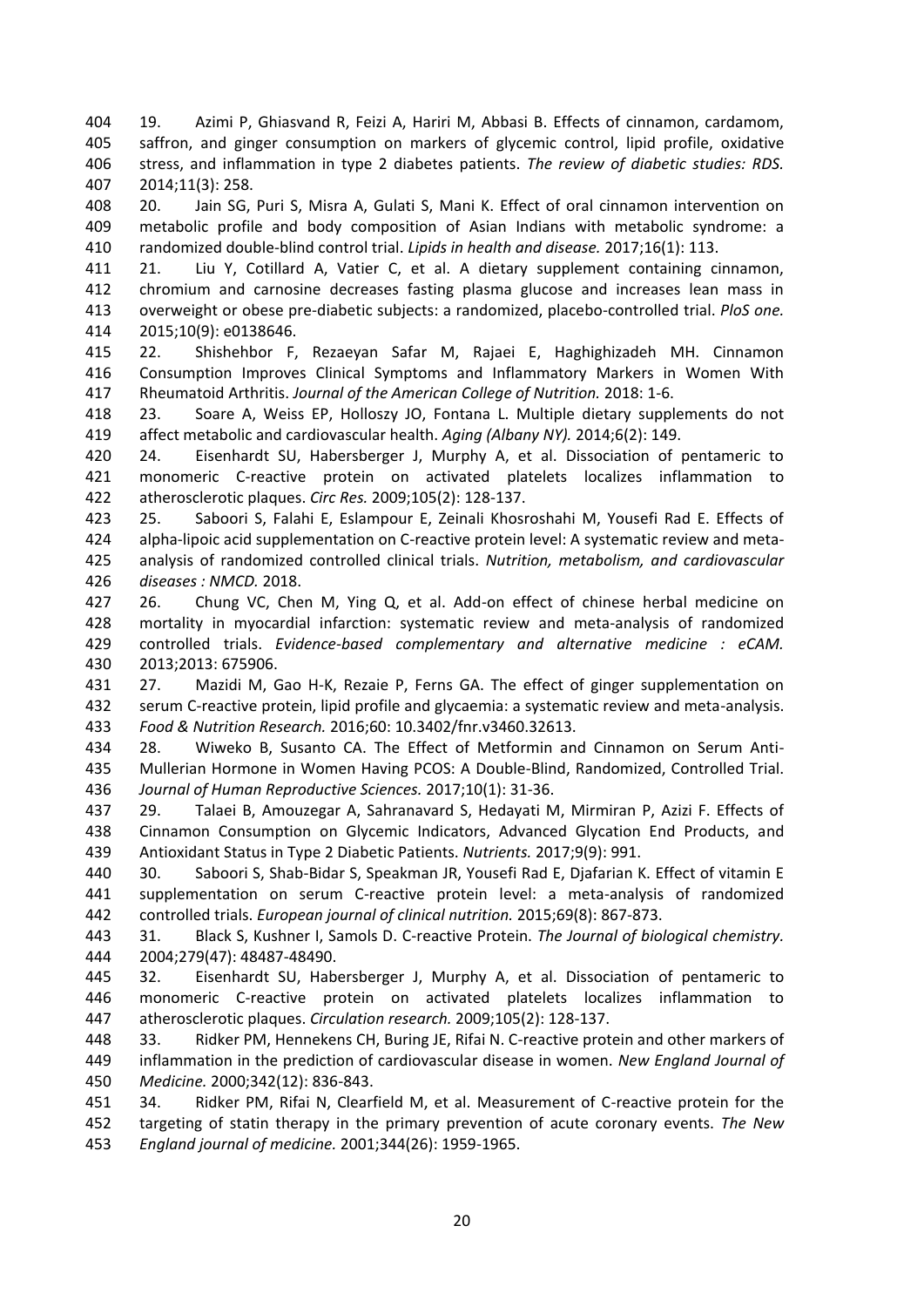35. Tracy RP, Lemaitre RN, Psaty BM, et al. Relationship of C-reactive protein to risk of cardiovascular disease in the elderly: results from the Cardiovascular Health Study and the Rural Health Promotion Project. *Arteriosclerosis, thrombosis, and vascular biology.* 1997;17(6): 1121-1127.

 36. Koenig W, Sund M, Fröhlich M, et al. C-Reactive protein, a sensitive marker of inflammation, predicts future risk of coronary heart disease in initially healthy middle-aged men: results from the MONICA (Monitoring Trends and Determinants in Cardiovascular Disease) Augsburg Cohort Study, 1984 to 1992. *Circulation.* 1999;99(2): 237-242.

 37. Ridker PM, Stampfer MJ, Rifai N. Novel risk factors for systemic atherosclerosis: a comparison of C-reactive protein, fibrinogen, homocysteine, lipoprotein (a), and standard cholesterol screening as predictors of peripheral arterial disease. *Jama.* 2001;285(19): 2481- 2485.

 38. Danesh J, Whincup P, Walker M, et al. Low grade inflammation and coronary heart disease: prospective study and updated meta-analyses. *Bmj.* 2000;321(7255): 199-204.

 39. Ridker PM, Buring JE, Cook NR, Rifai N. C-reactive protein, the metabolic syndrome, and risk of incident cardiovascular events: an 8-year follow-up of 14 719 initially healthy American women. *Circulation.* 2003;107(3): 391-397.

<span id="page-20-0"></span>471 40. Lee SH, Lee SY, Son DJ, et al. Inhibitory effect of 2'-hydroxycinnamaldehyde on nitric oxide production through inhibition of NF-κB activation in RAW 264.7 cells. *Biochemical pharmacology.* 2005;69(5): 791-799.

<span id="page-20-1"></span> 41. Muhammad JS, Zaidi SF, Shaharyar S, et al. Anti-inflammatory effect of cinnamaldehyde in Helicobacter pylori induced gastric inflammation. *Biological and Pharmaceutical Bulletin.* 2015;38(1): 109-115.

<span id="page-20-2"></span> 42. Yu T, Lee S, Yang WS, et al. The ability of an ethanol extract of Cinnamomum cassia to inhibit Src and spleen tyrosine kinase activity contributes to its anti-inflammatory action. *Journal of Ethnopharmacology.* 2012;139(2): 566-573.

<span id="page-20-3"></span> 43. Lee B-J, Kim Y-J, Cho D-H, Sohn N-W, Kang H. Immunomodulatory effect of water extract of cinnamon on anti-CD3-induced cytokine responses and p38, JNK, ERK1/2, and STAT4 activation. *Immunopharmacology and immunotoxicology.* 2011;33(4): 714-722.

<span id="page-20-4"></span> 44. Hong J-W, Yang G-E, Kim YB, Eom SH, Lew J-H, Kang H. Anti-inflammatory activity of cinnamon water extract in vivo and in vitro LPS-induced models. *BMC complementary and alternative medicine.* 2012;12(1): 237.

<span id="page-20-5"></span> 45. Shao-Ling W, Ying L, Ying W, et al. Curcumin, a potential inhibitor of up-regulation of TNF-alpha and IL-6 induced by palmitate in 3T3-L1 adipocytes through NF-kappaB and JNK pathway. *Biomedical and Environmental Sciences.* 2009;22(1): 32-39.

<span id="page-20-6"></span> 46. Woo H-M, Kang J-H, Kawada T, Yoo H, Sung M-K, Yu R. Active spice-derived components can inhibit inflammatory responses of adipose tissue in obesity by suppressing inflammatory actions of macrophages and release of monocyte chemoattractant protein-1 from adipocytes. *Life sciences.* 2007;80(10): 926-931.

<span id="page-20-7"></span> 47. Pendurthi UR, Rao LVM. Suppression of transcription factor Egr-1 by curcumin. *Thrombosis research.* 2000;97(4): 179-189.

<span id="page-20-8"></span> 48. Aggarwal BB. Targeting inflammation-induced obesity and metabolic diseases by curcumin and other nutraceuticals. *Annual review of nutrition.* 2010;30: 173-199.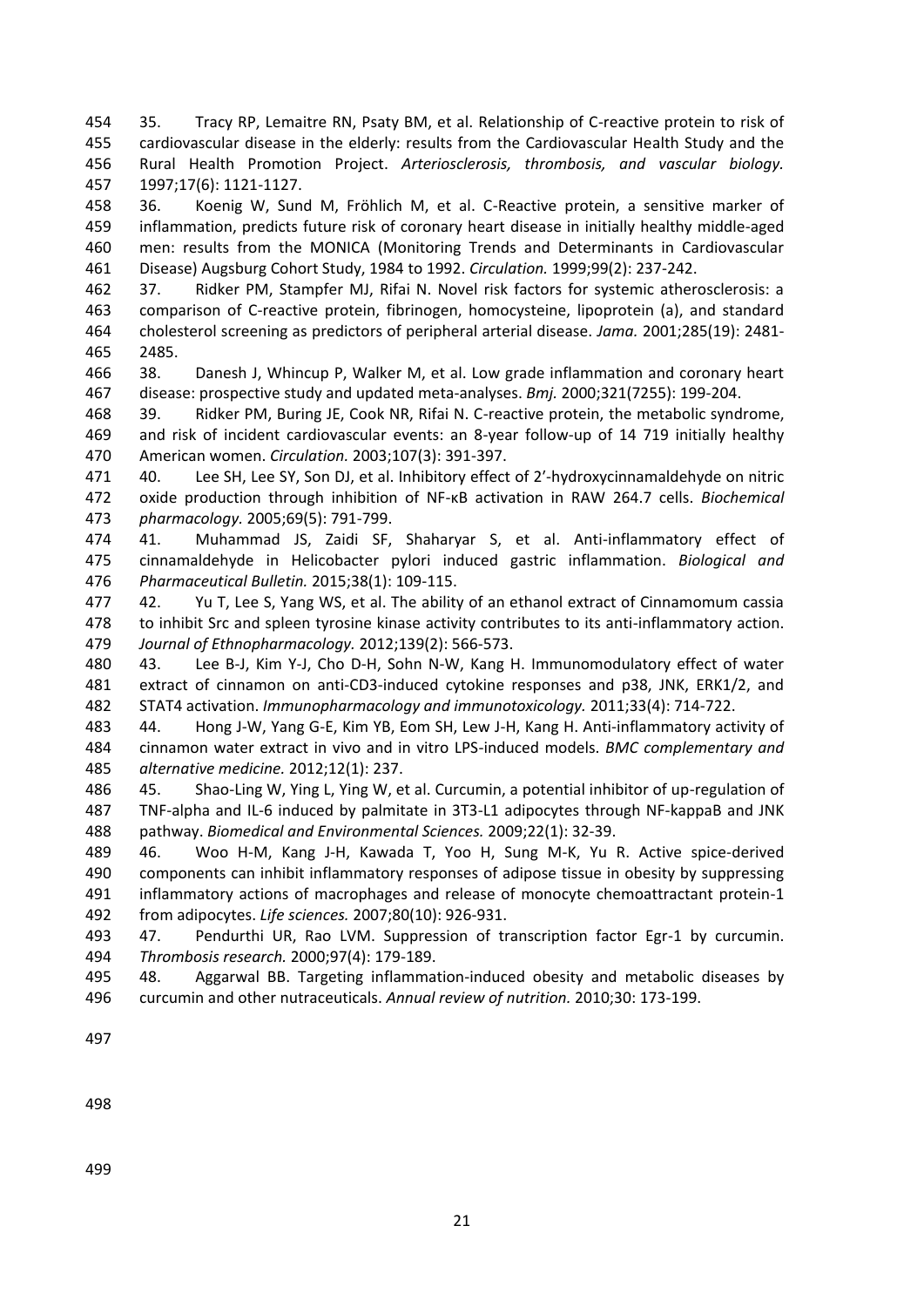| 500               |                                                                                                                                                                                                                                                    |
|-------------------|----------------------------------------------------------------------------------------------------------------------------------------------------------------------------------------------------------------------------------------------------|
| 501               | Figure 1: Meta-analysis Flow Diagram                                                                                                                                                                                                               |
| 502               |                                                                                                                                                                                                                                                    |
| 503<br>504<br>505 | Figure 2: Forest plots showing the pooled effect size of cinnamon supplementation on serum<br>C-reactive protein (mg/L). Random effects model was used to pool the mean change of<br>indicators. CI, confidence interval; I-squared inconsistency. |
| 506               |                                                                                                                                                                                                                                                    |
| 507<br>508        | <b>Figure 3:</b> Sensitivity analysis for the effect of cinnamon supplementation on serum CRP<br>levels.                                                                                                                                           |
| 509               |                                                                                                                                                                                                                                                    |
| 510<br>511        | <b>Figure 4:</b> Funnel plot of included studies measured serum CRP level. $MD = Mean$<br>Difference, $SE = standard error$ .                                                                                                                      |
| 512               |                                                                                                                                                                                                                                                    |
| 513               |                                                                                                                                                                                                                                                    |
| 514               |                                                                                                                                                                                                                                                    |
| 515               |                                                                                                                                                                                                                                                    |
| 516               |                                                                                                                                                                                                                                                    |
| 517               |                                                                                                                                                                                                                                                    |
| 518               |                                                                                                                                                                                                                                                    |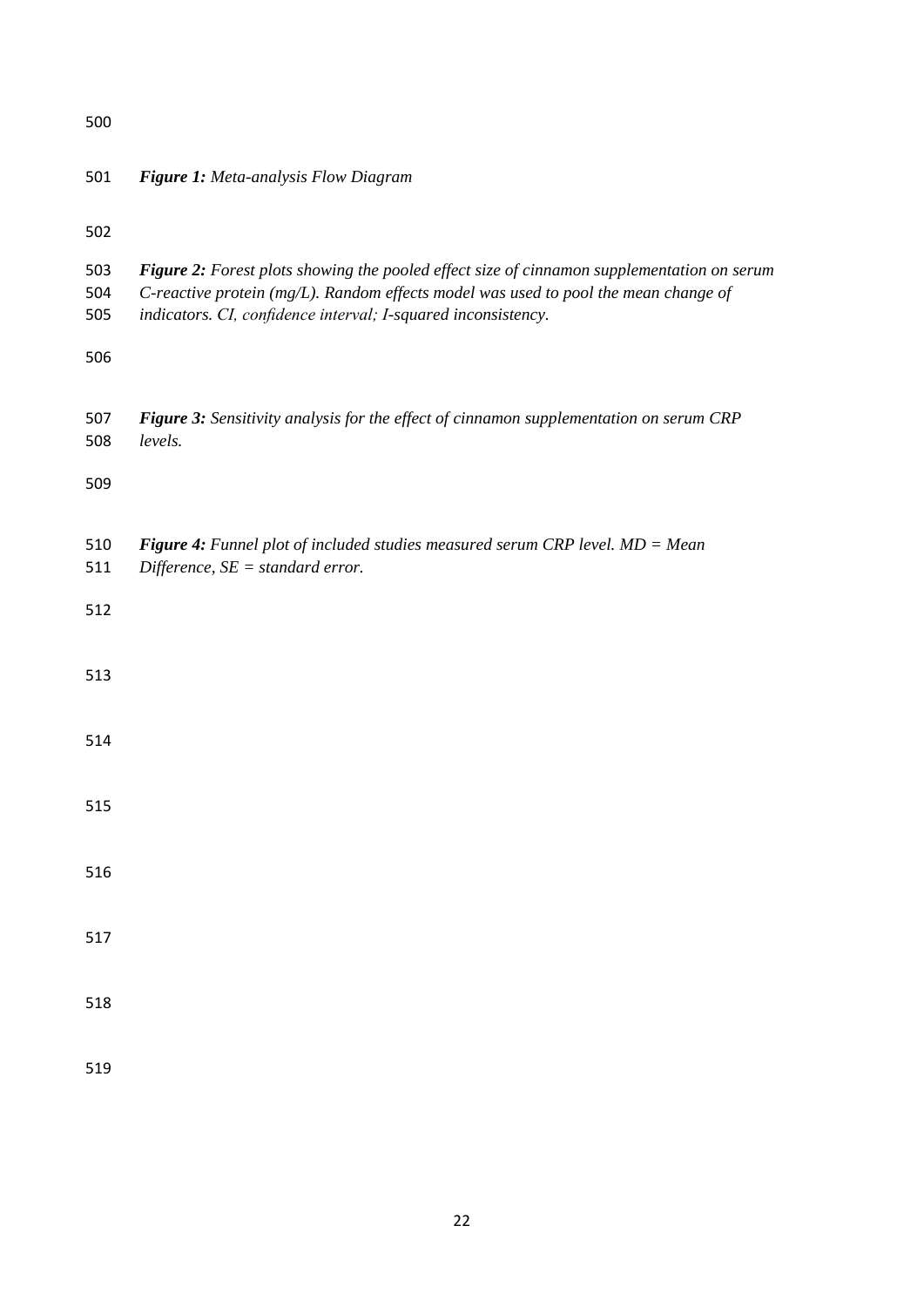# 520 *Table 1: General characteristics of the included studies in the meta-analysis*

521

| Auther            | Year | Country       | Design              | No. of<br><b>Subjects</b><br>in case<br>group | No. of<br>controls | Gender | Age(mean)-<br>case group | Age(mean)-<br>control          | <b>Inclusion criteria</b>                                                                                                                                                                                            | <b>Clinical Condition</b><br>of Subjects                 | Follow-<br>up<br><b>Duration</b><br>(weeks) | <b>Dosage</b><br>(mg/d) | Co-Supplements or<br>other drugs                                                                                                                                                                                                      | <b>Significant Outcome</b>                                                                                                                                                                                 | <b>Baseline CRP</b><br>level (mg/l) |
|-------------------|------|---------------|---------------------|-----------------------------------------------|--------------------|--------|--------------------------|--------------------------------|----------------------------------------------------------------------------------------------------------------------------------------------------------------------------------------------------------------------|----------------------------------------------------------|---------------------------------------------|-------------------------|---------------------------------------------------------------------------------------------------------------------------------------------------------------------------------------------------------------------------------------|------------------------------------------------------------------------------------------------------------------------------------------------------------------------------------------------------------|-------------------------------------|
| Askari            | 2014 | Iran          | R, DB,<br>PC        | 23                                            | 22                 | F/M    | $44.8 \pm 8.5$           | $45.4 \pm 8.2$                 | Age between 20 and 65;<br>ALT not greater than 60<br>U/L; no alcohol or drug<br>abuse;no chemotherapy                                                                                                                | <b>Nonalcoholic</b><br>fatty liver<br>disease<br>(NAFLD) | 12                                          | 1500                    | No co-supplement                                                                                                                                                                                                                      | FBS. HOMA index.<br><b>OUICKI</b> index, total<br>cholesterol, triglycerides,<br>ALT, AST, GGT and hs-<br><b>CRP</b> changed significantly<br>in the treatment group.                                      | 5mg/l                               |
| Azimi             | 2015 | Iran          | R, SB,<br><b>PC</b> | 40                                            | 39                 | F/M    | $54.15 \pm 1.0$          | $53.64 \pm 1.3$                | Subjects with T2D, aged<br>$\geq$ 30 years, overweight,<br>not on insulin therapy,<br>not taking medications<br>except for oral<br>hypoglycemic agents.                                                              | <b>Type 2 diabetes</b>                                   | 8                                           | 3000                    | Three glasses of<br>black tea                                                                                                                                                                                                         | Significant reduction in total<br>cholesterol, LDL, and<br>elevation in HDL levels.                                                                                                                        | $5.74$ mg/l                         |
| Jain              | 2017 | India         | R, DB,<br>PC        | 58                                            | 58                 | F/M    | $44.3 \pm 7.2$           | $45.1 \pm 8.4$                 | <b>Subjects suffering from</b><br>other chronic diseases<br>(except for metabolic<br>syndrome) or those on<br>medication of lipid<br>lowering drugs were<br>excluded.                                                | <b>Metabolic</b><br>syndrome                             | 16                                          | 3000                    | No co-supplement                                                                                                                                                                                                                      | Significantly decrease in<br>weight, WC, WHR,<br>percentage body fat, total<br>cholesterol, serum<br>triglycerides, LDL-C, SBP,<br>DBP and significant increase<br>in HDL-C.                               | 2.8mg/l                             |
| Liu               | 2015 | <b>France</b> | R, DB,<br>PC        | 26                                            | 26                 | F/M    | <b>Not</b><br>Mentioned  | <b>Not</b><br><b>Mentioned</b> | Subjects aged between<br>25 and 65 years,<br>overweight and<br>unwilling to change their<br>usual dietary and<br>activity were included<br>for randomization.                                                        | Overweight or<br><b>Obese Pre-</b><br><b>Diabetic</b>    | 16                                          | 456                     | $200$ mg/day L-<br>carnosine<br>$2.5 \text{ mg}/\text{day}$<br>Chromium<br>guanylate                                                                                                                                                  | Insulin secretion, evaluated<br>by HOMA-B%, increased<br>significantly in supplement<br>group.                                                                                                             | 4mg/l                               |
| <b>Shishehbor</b> | 2018 | Iran          | R, DB,<br>PC        | 18                                            | 18                 | F      | $44.66 \pm 11.22$        | $49.11 \pm 7.45$               | <b>Having active</b><br><b>Rheumatoid Arthritis,</b><br>being under treatment<br>with DMARDs.<br>not receiving NSAIDs or<br>cytokine inhibitors.                                                                     | <b>Rheumatoid</b><br><b>Arthritis</b>                    | 8                                           | 2000                    | No co-supplement                                                                                                                                                                                                                      | There was a significant<br>decrease of serum levels of<br><b>CRP</b> and <b>TNF</b> -a in the<br>cinnamon group. Diastolic<br>blood pressure was also<br>significantly lower in the<br>intervention group. | 3.53mg/l                            |
| Soare             | 2014 | <b>USA</b>    | R, SB,<br><b>PC</b> | 28                                            | 26                 | F/M    | $47 + 5$                 | $44\pm 6$                      | Participants were free of<br>chronic disease.<br><b>Exclusion criteria</b><br>included chronic use of<br>medications or dietary<br>supplements, tobacco<br>use, alcohol abuse, and<br>habitual vigorous<br>exercise. | <b>Healthy adults</b>                                    | 24                                          | 1700                    | 100 mg of resveratrol,<br>800 mg of green,<br>black, and white tea,<br>$250$ mg of<br>pomegranate, 650 mg<br>of quercetin, 500 mg<br>of I carnitine, 600 mg<br>of lipoic acid, 900 mg<br>of curcumin, 1 g of<br>sesamin and fish oil. | No significant outcomes.                                                                                                                                                                                   | 1.69mg/l                            |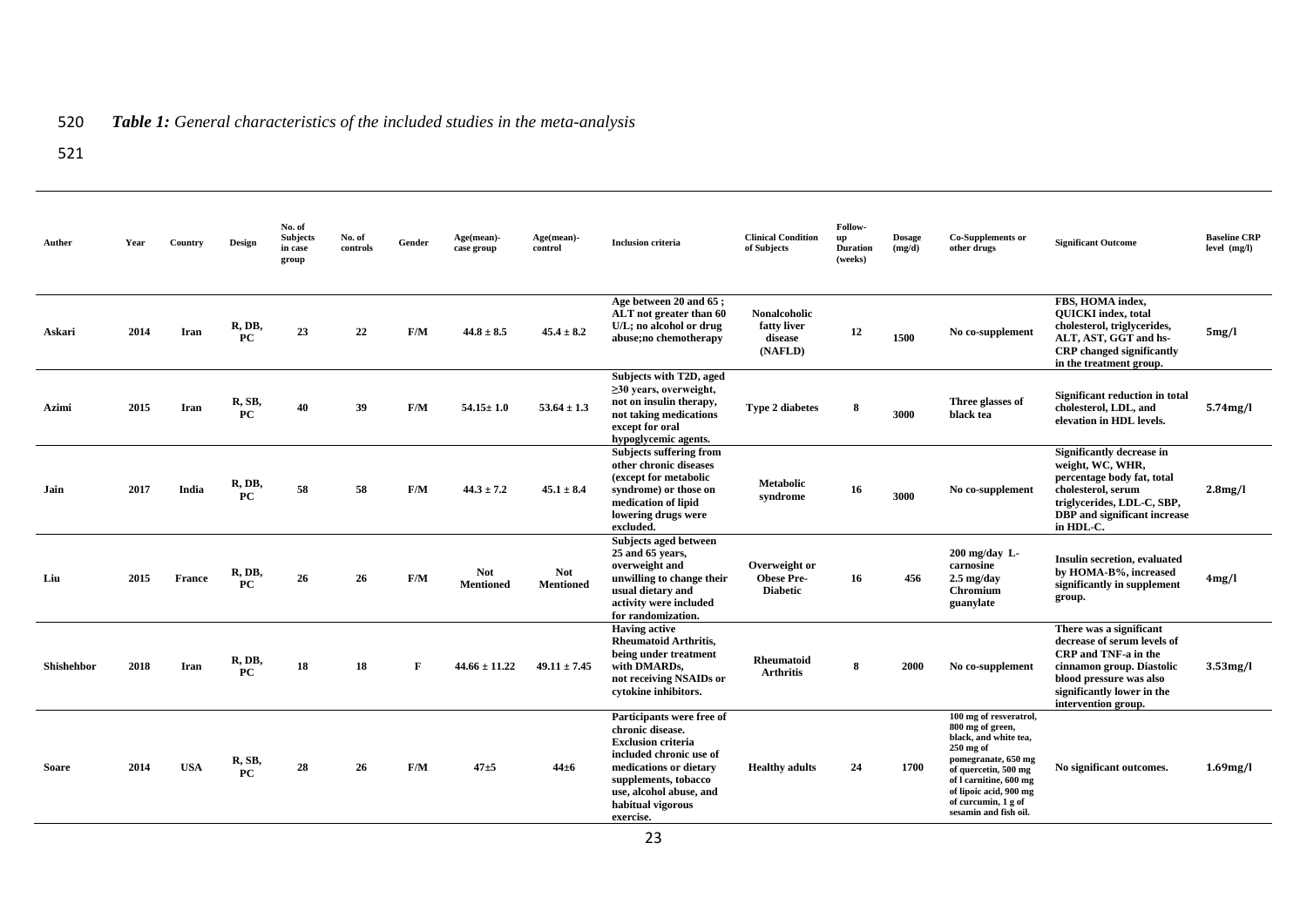- 522
- 
- 523
- 524
- 525

526 **Table 2.** *Quality of bias assessment of the included trials according to the Cochrane guidelines.*

527

| <b>Studies</b> , Year | <b>Sequence</b><br><b>Generation</b> | <b>Allocation</b><br><b>Concealment</b> | <b>Blinding</b><br><b>of</b><br>participants<br>and personnel | <b>Blinding</b><br><b>of</b><br>outcome<br>assessment | <b>Incomplete</b><br>outcome<br>data | selective<br>outcome<br>reporting | other<br>potential<br>sources<br>of bias |
|-----------------------|--------------------------------------|-----------------------------------------|---------------------------------------------------------------|-------------------------------------------------------|--------------------------------------|-----------------------------------|------------------------------------------|
| Askari;2014           | L                                    | $\mathbf{L}$                            | $\overline{\mathbf{L}}$                                       | L                                                     | L                                    | L                                 | $\overline{\mathbf{U}}$                  |
| Azimi;2015            | L                                    | $\mathbf{L}$                            | $\mathbf L$                                                   | $\mathbf{H}$                                          | L                                    | $\mathbf{L}$                      | L                                        |
| Jain; 2017            | $\mathbf{L}$                         | $\overline{\text{U}}$                   | $\mathbf L$                                                   | $\mathbf{H}$                                          | $\mathbf{L}$                         | L                                 | H                                        |
| Liu;2015              | $\mathbf{L}$                         | $\overline{\text{U}}$                   | $\overline{\mathbf{L}}$                                       | $\overline{\mathbf{H}}$                               | $\mathbf{L}$                         | L                                 | $\mathbf{L}$                             |
| Shishehbor; 2018      | L                                    | $\overline{\mathbf{L}}$                 | $\mathbf{L}$                                                  | $\mathbf{L}$                                          | L                                    | $\overline{\mathbf{H}}$           | $\overline{\mathbf{U}}$                  |
| Soare; $2014$         | L                                    | $\overline{\text{U}}$                   | H                                                             | L                                                     | L                                    | L                                 | $\mathbf{L}$                             |

528

529 *L, low risk of bias; H, high risk of bias; U, unclear risk of bias.*

530

531

532